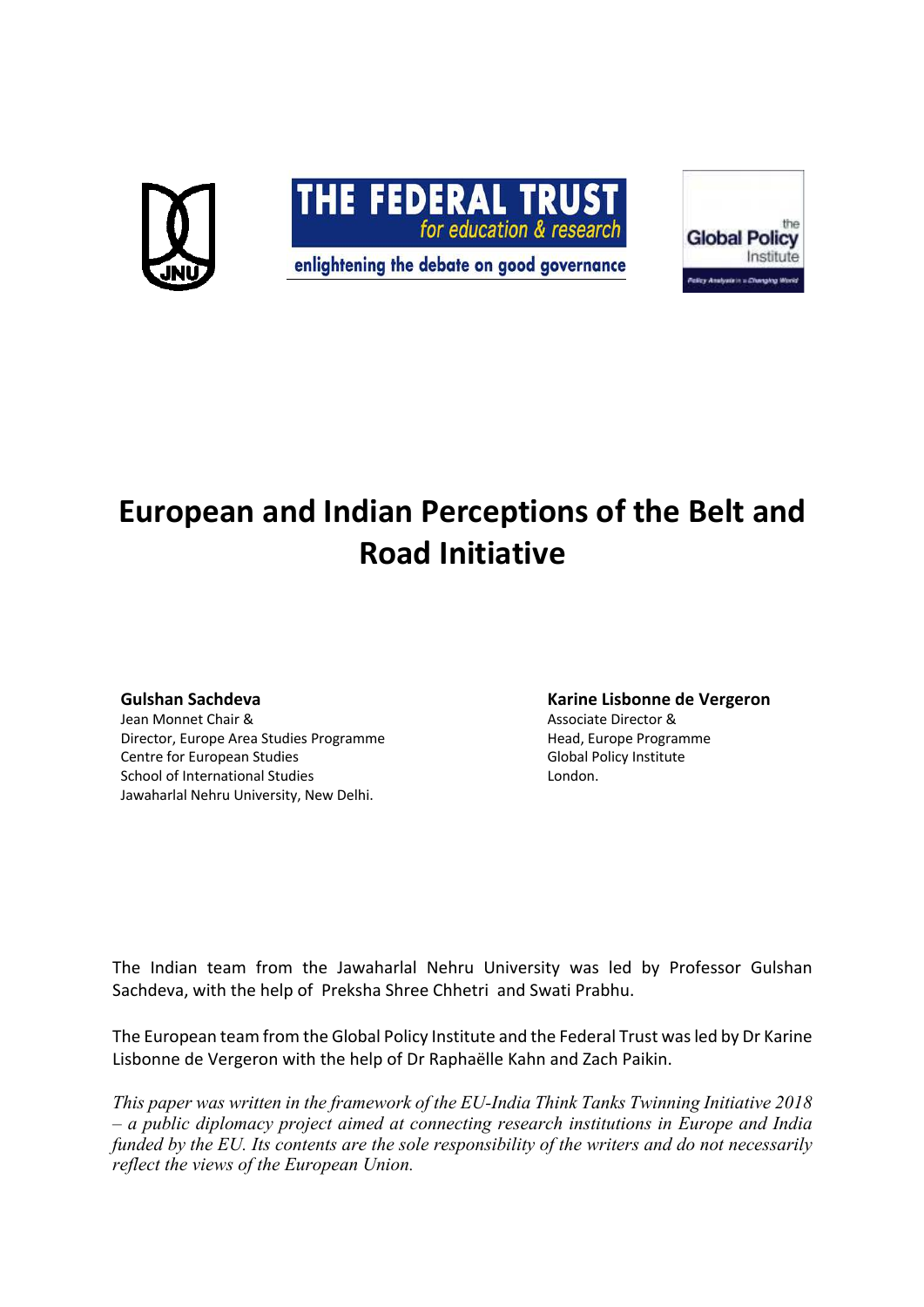## **European and Indian Perceptions of the Belt and Road Initiative**

#### **Executive Summary**

It is becoming clear that China's ambitious Belt & Road Initiative (BRI) linking Asia and Africa with Europe through a network of various transportation corridors could fundamentally reshape the geo-economics and geopolitics of the whole Eurasian region and beyond. As the initiative has huge implications for the EU and India; the paper has captured evolving European and Indian BRI narratives. It has covered wider perceptions, which go much beyond limited official narratives. In the context of changing scope of the BRI, perceptions are also evolving. Initially, till 2017, European perceptions were mainly shaped by national views. Since then a more coordinated European approach is evolving. These perceptions have been partly shaped by the importance of the EU-China bilateral relation as well as European plans towards Asian connectivity. Europe's developing strategic approach towards Eurasia has also affected these views. The EU greatly welcomes Chinese initiatives of increasing investments in cross-border infrastructure with the view that it should adhere to market rules, international financial and environmental norms. Through BRI, China has focused more on Central and Eastern Europe and the Mediterranean region. Some of the projects have led to concerns over the possibility of diluting European political unity or investments rules. There is, however, much room for greater political coordination amongst European countries, notably by being more proactive in promoting for example the infrastructure projects which the EU has already financed in Central and Eastern Europe and by generally seeking to promote the EU-Asia connectivity plans.

The sovereignty related issues concerning the China-Pakistan Economic Corridor (CPEC) and broader geopolitical implications within the Indian Ocean region have overshadowed other aspects of the BRI in the Indian narrative. Despite a major BRI focus on Europe and Central Asia, there is a relatively little Indian assessment of developmental implications within this wider region. Broader India-China ties have affected BRI discussions. A broad consensus seems to have emerged that the BRI is primarily a Chinese initiative and that it is difficult for New Delhi to endorse the CPEC. India's participation in the AIIB, SCO and BRICS had relatively little impact on New Delhi's perception of the BRI. In fact, the BCIM corridor, which was graduated to Track I in 2013 has rather become victim of the BRI geopolitics. Although a large number of independent analysts have argued for a selective participation in the BRI, this has hardly been reflected in government policy. As the BRI progresses, the Indian focus is more on perusing its own connectivity plans (individually or with other partners) and also on showing how some of the BRI projects are creating difficulties for recipient countries. From earlier geopolitical and developmental aspects of the initiative, the focus is now shifting towards a political economy analysis of participating countries. Increasing difficulties faced by BRI projects in terms of debt trap, corruption, political controversies, negative environmental implications and overall sustainability of projects are also being analysed in India.

Overall, both European and Indian perceptions have shown the importance of BRI connectivity projects and their relevance in understanding economic opportunities and strategic challenges. Initially, Europeans focused more on the developmental aspect of the initiative, as integration and connectivity have been major objectives of the European integration project itself. In contrast, Indian policy makers have been very cautious towards the initiative from the beginning. Compared to Europe, official Indian narrative is still largely negative. Wider Indian perceptions, however, favour some selective engagement. These developments indicate possibilities of a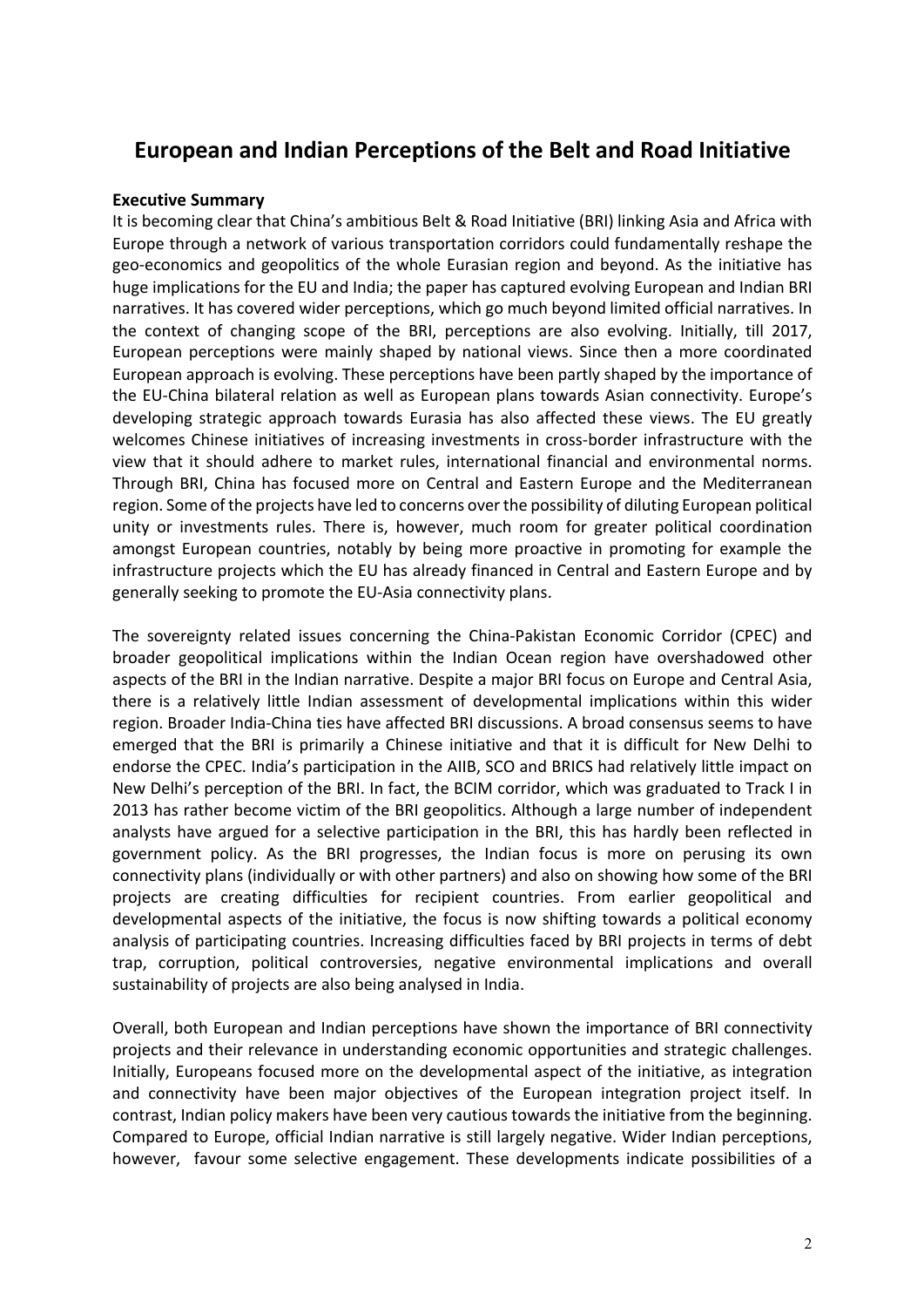meaningful common understanding between the EU and India through wider consultations on the subject.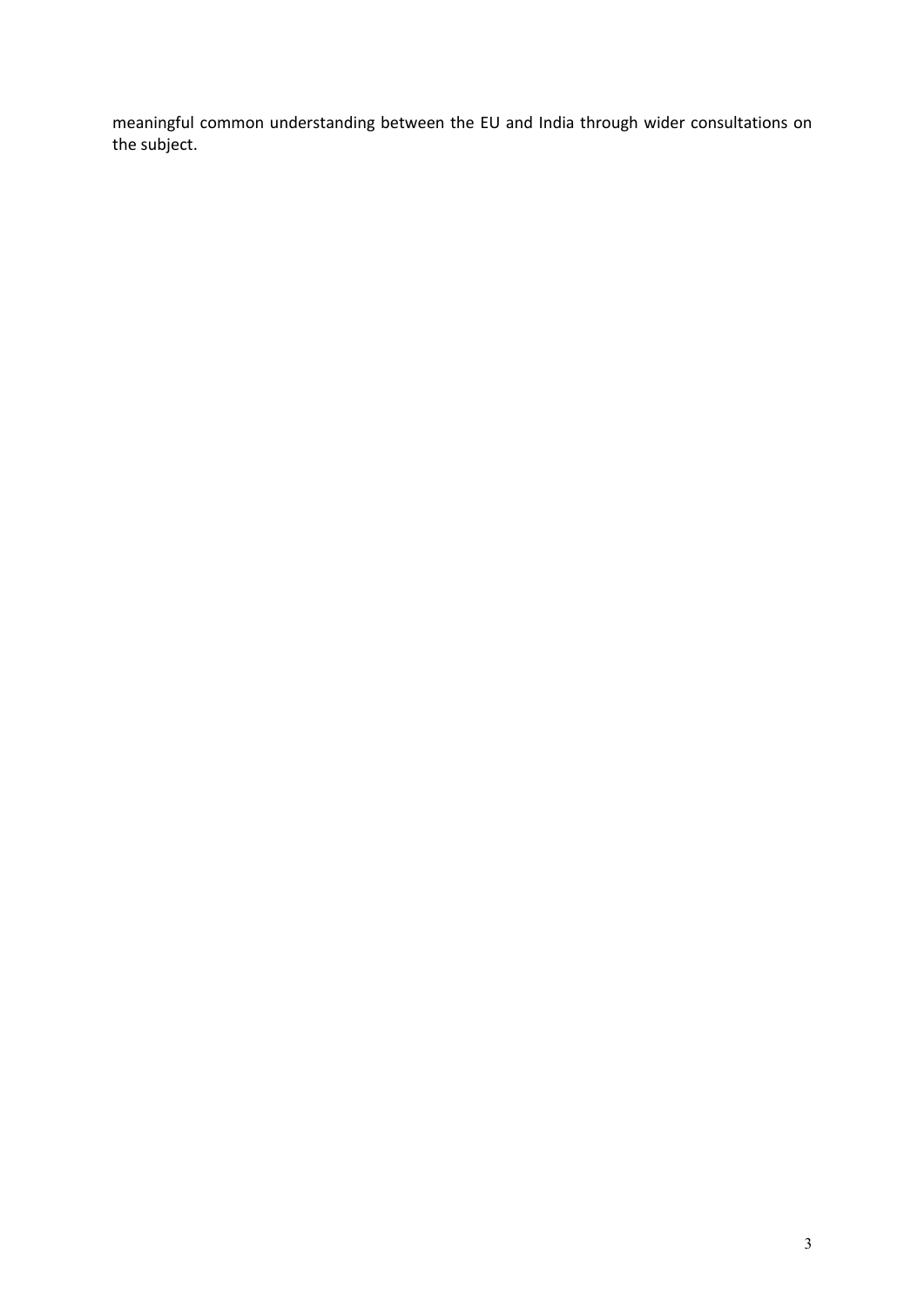## **European and Indian Perceptions of the Belt and Road Initiative**

#### **Introduction**

It is becoming clear that China's ambitious One Belt One Road (OBOR) or Belt and Road Initiative (BRI) linking Asia and Africa with Europe through a network of various transportation corridors could fundamentally reshape the geo-economics and geopolitics of the whole Eurasian region and beyond. These developments have huge implications both for the European Union (EU) and for India. The BRI is not a formal policy but a broad evolving geopolitical strategic framework with wider economic, foreign policy and cultural implications. Although the scope of the BRI is still taking shape, it has already started affecting many countries in Europe and Asia. As a result, the BRI has also attracted attention during bilateral discussions between Indian and European policy makers and academia. The main focus of the paper is to capture evolving European and Indian perceptions of the Belt and Road Initiative. The findings of the paper are based on desk research, discussions, as well as a series of in-depth interviews held under the Chatham House rules both in Europe and in India. The paper has tried to cover wider perceptions, which go much beyond official narratives. As the EU and India are close strategic partners, this understanding may help in formulating possible responses and avenues for cooperation.

#### **European Perceptions of the BRI**

 $\overline{a}$ 

European perceptions of the New Silk Roads have evolved gradually since the official launch of the so-called Silk Road Economic Belt project and that of the Maritime Silk Road by President Xi Jinping five years ago, now commonly referred to as the BRI. The BRI is not a formal policy nor a clearly-defined geographical or geopolitical strategy. It is meant to be and is being promoted by China as an evolving narrative, which has been deeply rooted in the historical context of the old trading routes linking China to Europe. It has since then become an instrument of China's foreign policy in both the regional and global dimensions and has expanded its geographical scope much beyond Eurasia to include notably Africa and Latin America. To deliver further growth and maintain political and social cohesion internally, China is seeking ever greater access to new markets everywhere, but there is no doubting its special emphasis upon forging a deeper relationship with its immediate Asian neighbourhood, for reasons which are increasingly framed in strategic, and not simply economic terms<sup>1</sup>. Thus, BRI which is seen by some scholars as an extremely ambitious initiative, serves several major Chinese objectives simultaneously: developing Chinese exports and international investment, promoting Chinese technology internationally, contributing to the economic development of West and Central China, and accelerating the internationalization of the renminbi<sup>2</sup>.

<sup>1</sup> Karine Lisbonne de Vergeron (2015), *China-EU relations and the future of European soft power*, LSE Ideas, Strategic Update 15.4.

<sup>2</sup> Jean-Paul Larçon and Geneviève Barré (2017) in *The New Silk Road: China Meets Europe in the Baltic Sea Region*, ed. Jean-Paul Larçon, World Scientific Publishing Company, page 5.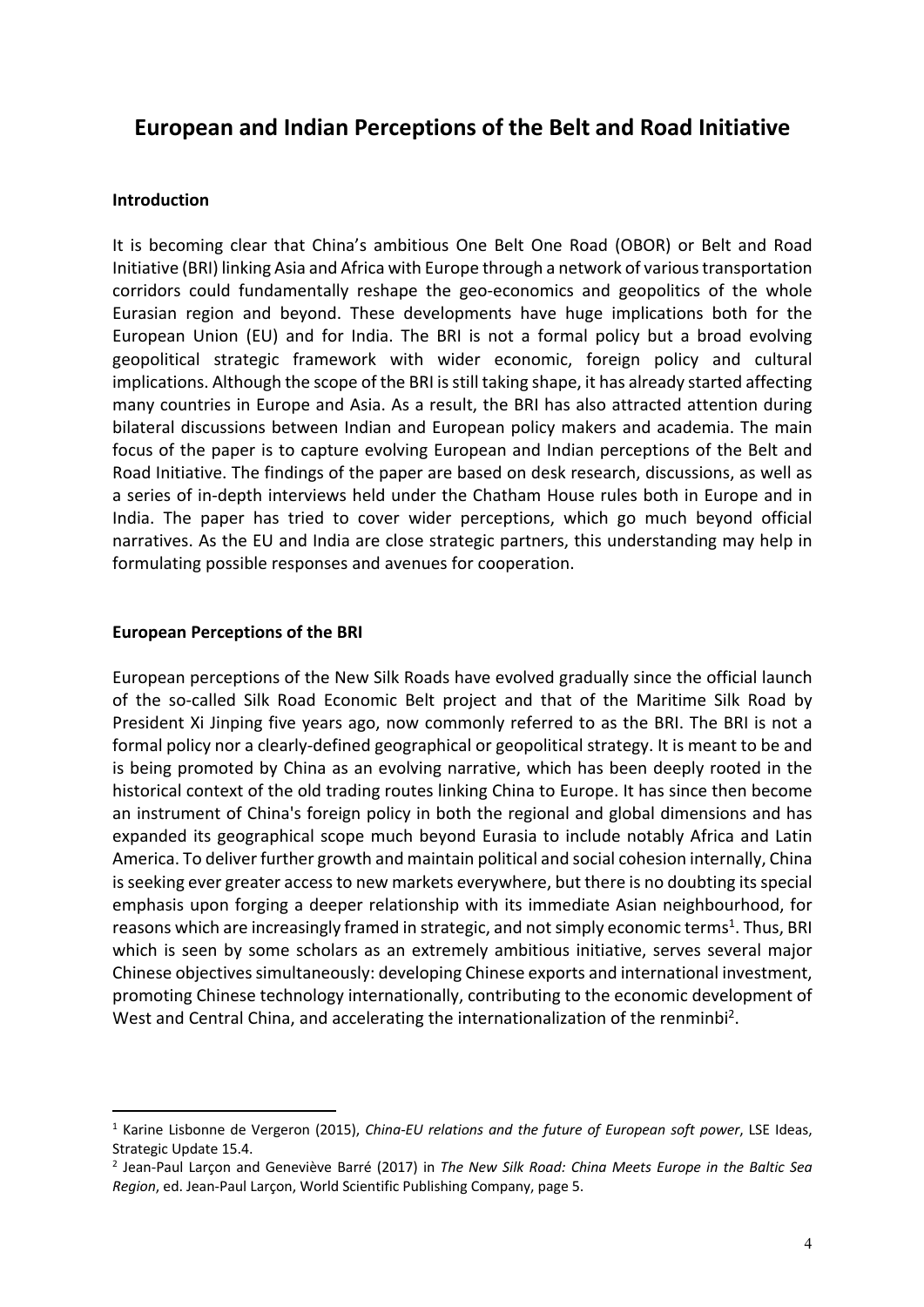There are clearly many challenges involved, but if China fully succeeds in implementing the BRI in the long run, it will no doubt, have the capability to significantly alter economic and social relationships across the whole of Eurasia and even reshape global trading patterns and dynamics. This is simply of paramount relevance for Europe, since the EU is still China largest trading partner representing 15 per cent of China's total trade in 2017, before the United States, and has also become China's primary source of imports (13 per cent of all Chinese imports), ahead of South Korea and Japan. Meanwhile, China now represents one of the fastest growing markets for European exports and also accounts for 15 per cent of the EU external trade, second to the United States and up from 10 per cent in 2006. The deepening of the economic relationship between China and the EU has been in fact the defining feature of the bilateral relationship now for well over two decades, notwithstanding the fact that the EU is a major trade and investment partner also for all Asian countries.

Since the launch of the BRI framework, an extensive body of research has been conducted on European attitudes to the New Silk Roads, in particular the Joint report released in December 2016 by the European Think-Tank Network on China. The most significant response to BRI at that time by European governments, notably France, Germany and the UK, had been to join the Asian Infrastructure Investment Bank (AIIB) launched in 2014 and endowed with an initial capital of \$50 billion to support the development particularly of the new transport routes, although the bank is not a formal BRI institution<sup>3</sup> and is not solely dedicated to its initiatives. Moreover, China's engagement with the EU on the BRI has evolved primarily through bilateral discussions with individual Member States rather than through EU institutions.

#### *Towards a Pan-European Approach*

 $\overline{a}$ 

A truly coordinated European approach has nonetheless been gradually emerging over the last few months. A European common position was reached in 2017 through the Member States' embassies in China, which led to the release of the first European common messages towards the BRI, in the wake of the first the Belt & Road forum for international cooperation, held in Beijing in May 2017. The European presence at the summit was limited with only five heads of governments (Hungary, Poland, Greece, Spain and Italy) and the Czech President attending the event. The European common position here confirmed in particular that the EU welcomes China's initiative to bring investments in cross-border infrastructures "at the centre of the debate". Official documents stated that European and Asian economies are increasingly economically interdependent and that "the EU supports cooperation with China on the BRI on the basis of China's fulfilling its declared aim of making it an open initiative which adheres to market rules, EU and international requirements and standards, and complements EU policies and projects, in order to deliver benefits for all parties concerned"<sup>4</sup>, all with a view to also increase interoperability between the existing and planned networks across Eurasia - be they maritime, land and air, energy or digital - and thus further facilitate trade benefits in both ways.

<sup>3</sup> *Europe and China's New Silk Roads*, Edited by: Frans-Paul van der Putten, John Seaman, Mikko Huotari, Alice Ekman and Miguel Otero-Iglesias, European Think-Tank Network on China, December 2016, page 8.

<sup>4</sup> European External Action Service, *Belt and Road Forum – EU common messages*, 14th May 2017.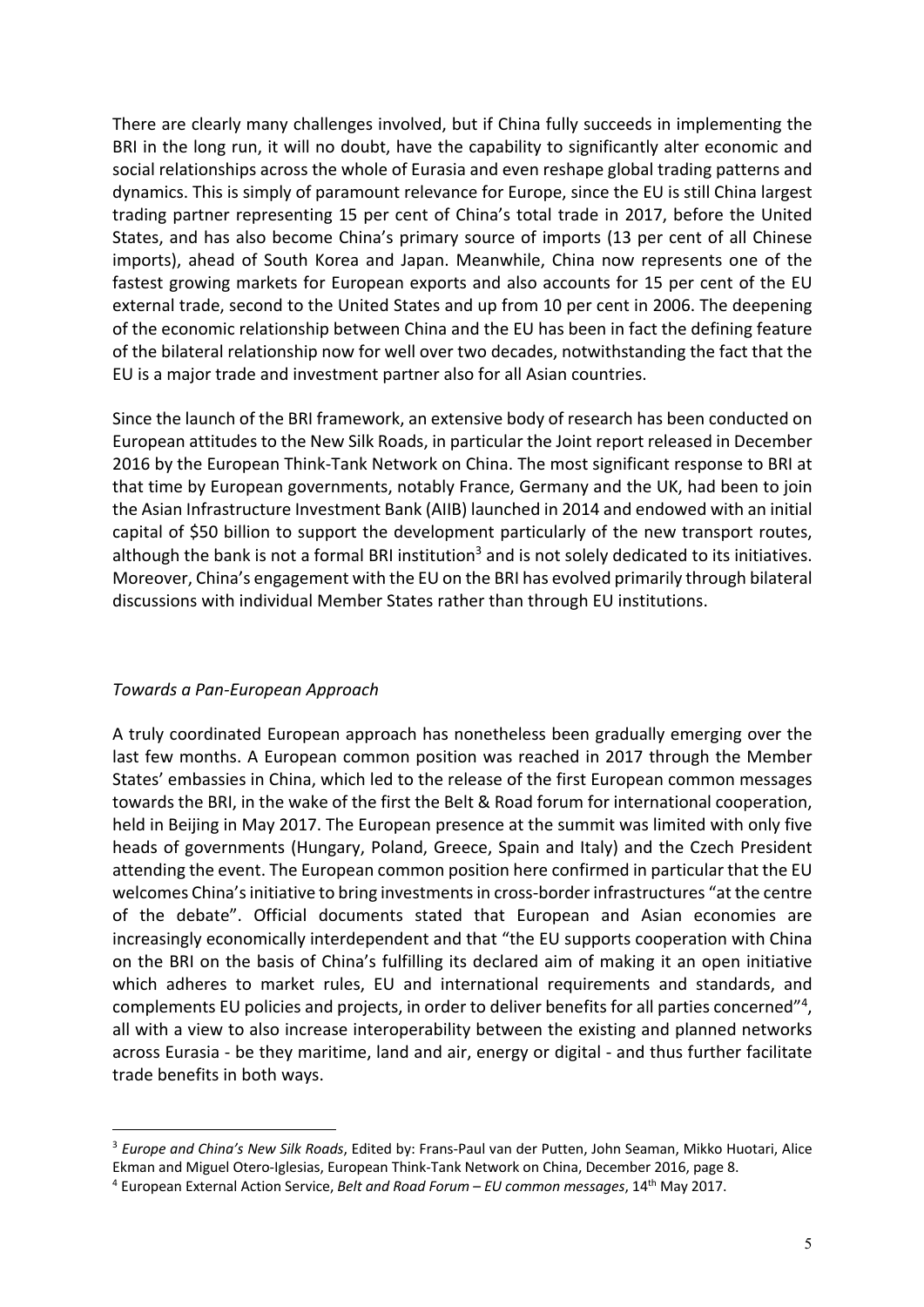This is particularly relevant when considering the EU-China Connectivity Platform, which was initially established in 2015 with the intention to find synergies between the EU connectivity initiatives and the BRI. The 2016 EU Strategy on China further highlighted that such Connectivity Platform should be used to pursue opportunities to improve transport, services and infrastructure links between Europe and Asia, "not least by working as a priority together towards an agreement on a list of pilot projects and identification of priority actions"<sup>5</sup>. This is becoming of increasing importance for the EU when considering that Asia will be facing a \$26 trillion infrastructure gap by 2030 – a momentum which should be further reinforced by the EU's upcoming Communication on EU-Asia connectivity due to be released later this year.

Overall, European perceptions of the BRI are also inevitably linked to the depth and breadth of the EU's relationship with China. The latest 20<sup>th</sup> Sino-European summit held in Beijing on 16<sup>th</sup> July 2018 thus saw the issuance of a joint statement with the two sides seeking "to continue to forge synergies between China's Belt and Road Initiative and the EU's initiatives, including the EU Investment Plan and extended Trans-European Transport Networks, and to promote cooperation in hardware and software connectivity". It further stressed that "such cooperation should abide by the shared principles of market rules, transparency, open procurement and a level playing field for all investors, and comply with established international norms and standards, as well as the law of the countries benefiting from the projects, while taking into account their policies and individual situations."<sup>6</sup>

Although the EU has had a 'strategic partnership' with China since 2004, as evidenced, for example, by the creation of the High-Level Economic and Trade Dialogue in 2007, the High-Level Strategic Dialogue in 2010 and the High-Level People-to-People Dialogue in 2012, national interests have remained of dominant importance both from a European and Chinese perspective. Many European experts express the concern that Europeans are not sufficiently unified in pursuing their global strategic interests and that China is too often able to play one member state against the other, according to its interests. Or, that competition between core individual European companies in the Chinese market remains the rule, although national interests would benefit from a better coordination. This is also true with regards to European answers to the BRI. Of particular relevance for Europe has been the signing by several EU Member States of a series of Memoranda of Understanding (MoUs) within the framework of BRI, notably Hungary in June 2015 followed by Poland, the Czech Republic, Bulgaria and Slovakia, before the joint position on EU common messages had been reached in 2017. To date, eleven EU Member States in Central Eastern Europe<sup>7</sup> have signed a bilateral MoUs on the New Silk Roads with China. A number of Balkan countries, which are not member of the EU have also followed suit<sup>8</sup>. In addition, a specific framework for cooperation between China

 $5$  Outcome of Proceedings, General Secretariat of the Council, 18<sup>th</sup> July 2016, Brussels, 11252/16, available at: http://www.europarl.europa.eu/cmsdata/121922/ST\_11252\_2016\_INIT\_EN.pdf

 $6$  Joint statement of the 20<sup>th</sup> EU-China summit, 16<sup>th</sup> July 2018, page 3, available at:

https://www.consilium.europa.eu/media/36165/final-eu-cn-joint-statement-consolidated-text-with-climatechange-clean-energy-annex.pdf

 $^7$  These are: Bulgaria, Croatia, Estonia, Hungary, Latvia, Lithuania, Poland, Rumania, Slovenia, Slovakia and the Czech Republic.

<sup>8</sup> Notably Albania, Bosnia-Herzegovina, Kosovo, Montenegro and Serbia.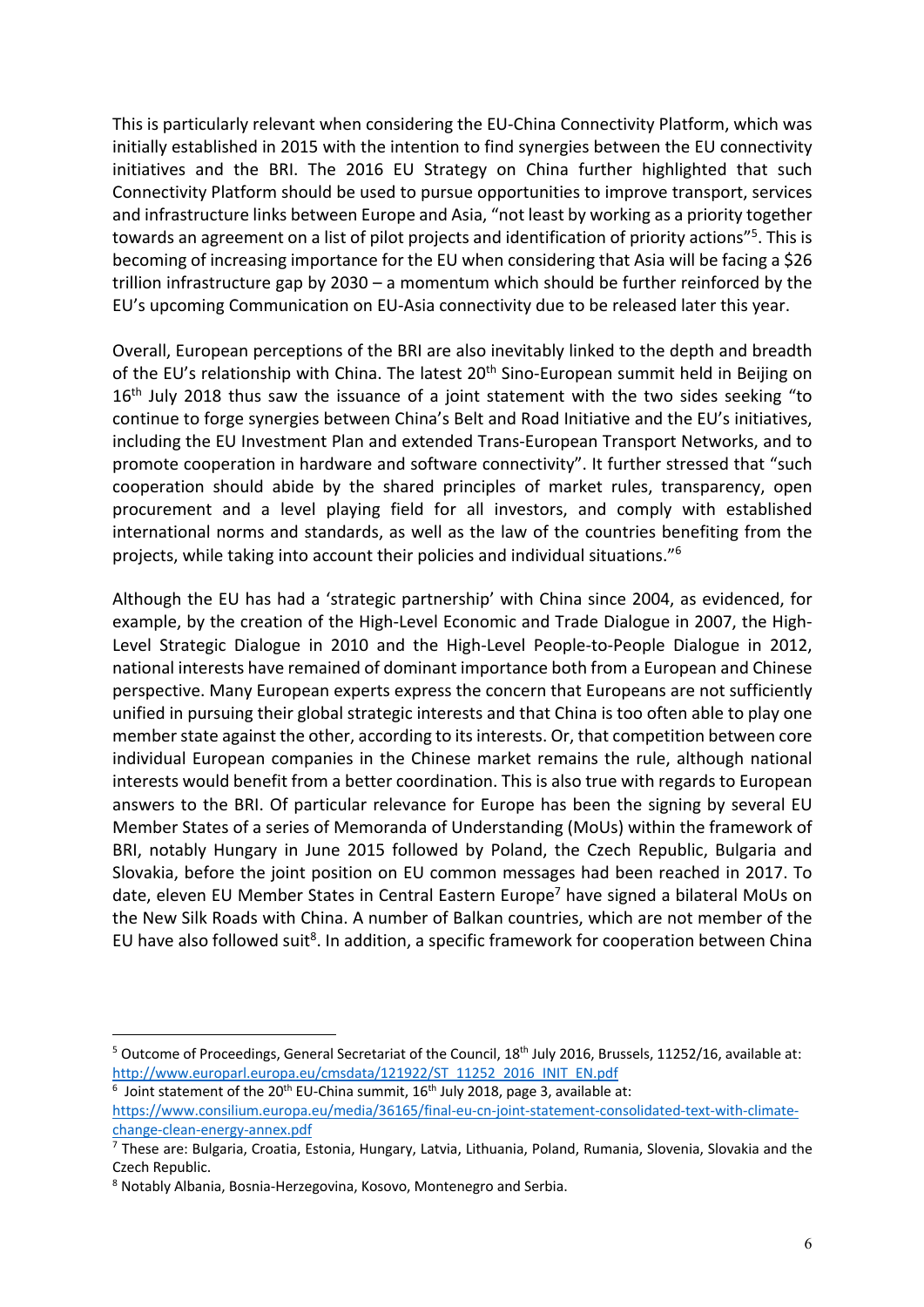and Central and Eastern European countries (the "16+1" format) has been implemented since 2012 as a means to enhance the development of the BRI in this part of Europe<sup>9</sup>.

#### *The Economic and Geopolitical Dimension*

There are two major components behind the shaping of European attitudes towards BRI. First is the primary focus of most European countries on direct economic national interests towards the initiative rather than initially considering a common European strategy. China has been more specifically targeting two regions in Europe: Central and Eastern European countries and the Mediterranean region with specific importance given to the Greek port of Piraeus, the Land–Sea Express Route between Greece and Central Europe, the China–Europe railway hubs in Poland and Belarus, the seaports of the Baltic states, and Madrid, through France, as the final destination of the longest China–Europe railway service. Of particular note in this framework has been in Central Europe the recasting of the existing Polish–Chinese projects under the BRI framework, in particular, the two cargo railway connections – the Lodz–Chengdu line, which was launched in April 2013, and the Warsaw–Suzhou line, which began in September 2013. The Lodz–Chengdu connection is rather unique compared to other Europe–China cargo trains, because it is an open and regular line – trains depart regularly (once or twice a week)<sup>10</sup>. By contrast, the French city of Lyon only welcomed its first delivery of freight from the Chinese city of Wuhan three years after, in 2016, marking the opening of a 15-days rail link over 11.000 kilometres, which builds on a trunk line opened in 2012 between Duisburg in Germany and Chongqing in China. Though, in fact, most BRI projects in Europe have involved railways connections, which existed before the official launch of the  $BRI<sup>11</sup>$ .

There are also diverging interests at city and port level when considering the maritime dimension of the roads. The port of Piraeus in Greece, leased by the China Ocean Shipping Company (COSCO) since 2009 for a thirty-five period, is the first component of the maritime part of the new Silk Road to European markets, the so-called "South Gate to Europe". It shortened the time of transport of Chinese goods to Europe down by four to ten days, compared to alternative ports of Northern Europe such as Hamburg, Rotterdam and Antwerp. Piraeus has become the fastest growing container port worldwide: the annual throughput of COSCO's subsidiary Piraeus Container Terminal (PCT) nearly quadrupled between 2010 and 2015 with a global ranking rising from  $93<sup>rd</sup>$  to  $39<sup>th</sup>$  in terms of container capacity over the same period of time<sup>12</sup>. Thus, though many Northern European hubs expect new business opportunities from expanding links with the new BRI sea routes, they are also developing new

<sup>9</sup> *The New Silk Route: Opportunities and Challenges for EU transport*, European Parliament Study, Directorate General for Internal Policies, 2018, page 16.

<sup>10</sup> See also Peter Frankopan (2015), *The Silk Roads: A New History of the World*, London Vintage.

<sup>&</sup>lt;sup>11</sup> Traffic between China and Europe has been gradually increasing to reach over 3,500 trains with an estimate of 5,000 in 2019, up from 400 in 2014.

<sup>12</sup> David Glass (2016), "The ins and outs of China Cosco's Piraeus Deal", *Seatrade Maritime*, 15 April.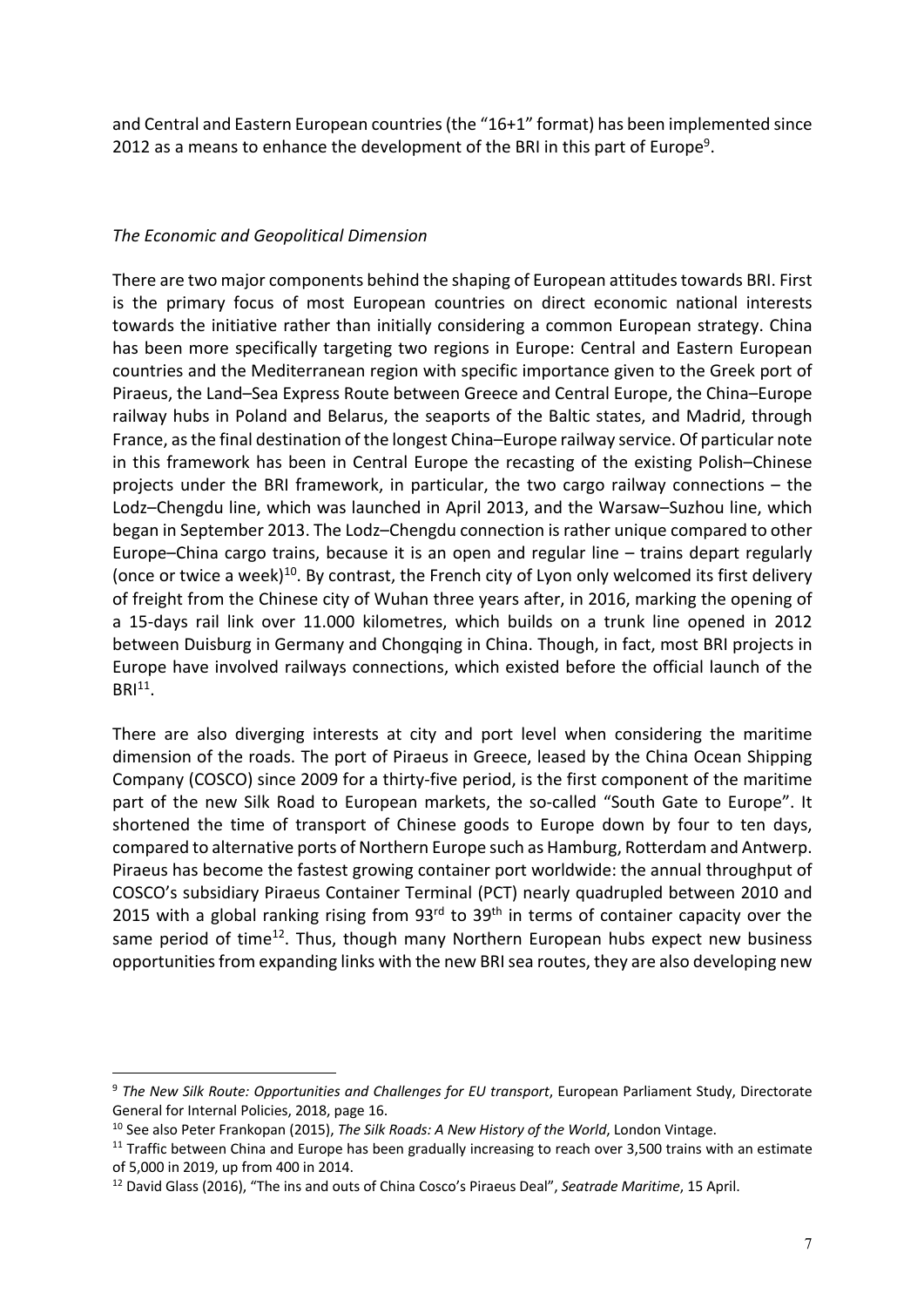strategies, in particular the port of Hamburg, to cope with this heavier competition from Southern Europe<sup>13</sup>.

Some European experts further feel that Europe may not have that much to gain from the Maritime Silk Road, except for investment in port infrastructure that will only exceptionally constitute game-changers for the foreign relations of the recipient country<sup>14</sup>, especially outside of Europe where most of the investment is estimated to go to Chinese contractors<sup>15</sup>. Others point out that the Maritime Silk Road plans are in fact key for Sino-European trade. Most of the goods currently exchanged are transported by maritime routes reaching Europe through the Mediterranean Sea via the Suez Canal. Overall Member States' perceptions of the BRI and of Sino-European cooperation along the new routes will increasingly partly depend on the quality of the cooperation at three different level: the EU, the national, but also the regional and local level and how these relate to a greater European common plan.

Second, has been the increasing concern, notably in Western Europe, that the BRI could possibility dilute European political unity and investments rules by increasing competition to attract Chinese investments. As we have seen, the BRI has been perceived very differently by European Member States pending on the degree of infrastructure developments and investments, especially in Central and Eastern Europe which is seen by China as a gateway into the European market. Obviously, the 16+1 format (of which 11 countries are Member States of the  $EU^{16}$ ) provides the framework in which such investments are fostered and promoted. At the core of this mechanism are the annual summits that involve China's Premier Li Keqiang and the leaders of sixteen CEE countries. China, thus, announced in November 2017 over €2 billion of financial loans in the region and the development of a China-CEEC interbank association for infrastructure developments. A new railway line was opened between Riga and Yiwu in November 2016 whilst the planned motorway between Serbia and Montenegro could gain new impetus through the funding of China's Exim Bank and ultimately link the port of Bar to the new roads<sup>17</sup>. There is also the modernization of the Budapest and Belgrade railway line agreed upon in November 2015 under a Chinese loan covering 85 per cent of the costs.

Other mechanisms for cooperation have been put in place with the development of two permanent secretariat, one in Riga and one in Belgrade, to coordinate cooperation in transport and infrastructure developments. A secretariat for maritime affairs was launched in Poland last year and a range of centres across Lithuania, Rumania, Slovenia, Poland and Slovakia dedicated to technology transfers but also cooperation in the field of energy, culture and forestry<sup>18</sup> have been put in place. Over the last 2016 summit, China also proposed the launch of new financing instruments to further fund new projects, whilst the participation of Russia was even mentioned although no decision on the issue has been taken so far. In this

<sup>17</sup> The New Silk Roads, Information Report n°520, French Senate, 30<sup>th</sup> May 2018, page 56.

<sup>13</sup> Jan Weidenfeld (2016), 'Germany wants Europe to help shape China's Belt and Road Initiative'*, The Diplomat*, 17th December.

<sup>14</sup> Matthieu Duchâtel and Alexandre Sheldon Duplaix*, Blue China: Navigating the Maritime Silk Road to Europe*,, ECFR Policy Brief, April 2018, page 8.

<sup>15</sup> James Kynge (2018), "Chinese Contractors Grab Lion's Share of Silk Road Projects", *Financial Times*, 24th January.

<sup>&</sup>lt;sup>16</sup> Bulgaria, Croatia, the Czech Republic, Estonia, Hungary, Lithuania, Poland, Rumania, Slovakia and Slovenia.

 $18$  Ibid, page 58.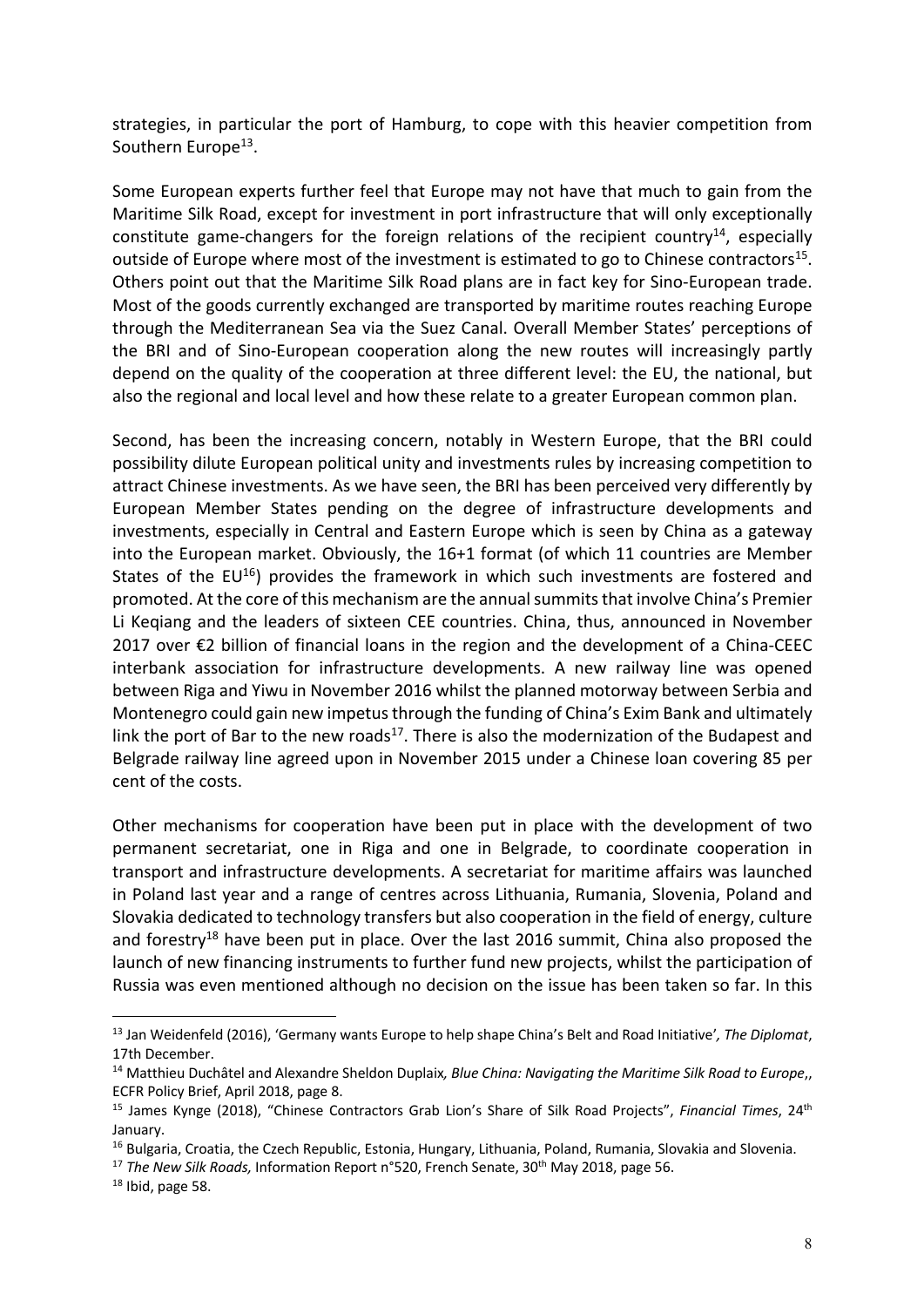context, the main concern for the EU is that some issues pertaining to trading matters, standards and norms, which are normally under exclusive competence of the EU, could be raised within a separate format (the 16+1 summit), thereby potentially questioning European common positions.

#### *The Need for Greater European Unity*

There is, however, much room for greater political coordination amongst European countries on all of this. Chinese investments through BRI and the 16+1 format in Central Eastern Europe remains overall limited when compared to the European structural funds in the region. Estimates show that China would have invested \$15 billion in all the 16+1 countries since 2012<sup>19</sup>, whilst EU funds amounted to €86 billion for Poland alone between 2014 and 2020 and some €25 billion for Hungary. A number of European experts also express the view that Europe should be more proactive in promoting the range of projects that the EU and the European Investment Bank (EIB) already finance in Central Eastern Europe and the Balkans and be more forceful about its own contribution both at government and civil society level. Europe could launch a "positive marketing" campaign about its own realisations in the region and link it to its future plans for greater EU-Asia connectivity to the benefits of both sides. Moreover, since the European Commission and the EEAS are both invited as observers to the 16+1 summits, they could be used by the Member States as a springboard to define, whenever necessary, common European positions with a greater coordination amongst European countries.

The need for greater unity of strategic analysis and planning has also been further reinforced at Member States level. According to some European experts, Germany has been increasingly advocating the use of the EU-China Connectivity Platform to ensure the conformity of Chinese BRI-related investments and EU rules and standards and as a tool to co-design the new European-Chinese economic corridors<sup>20</sup>. Most specifically, the French President, Emmanuel Macron, made clear references to the new silk roads and BRI in his speech in Xian on 9<sup>th</sup> January 2018 during his first State visit to China, which was also the first visit of a European leader since the 19<sup>th</sup> National Congress of the Chinese Communist party. His speech clearly showed the core importance that France attaches to BRI and all the opportunities the initiative can foster. At the same time, like Germany, France believes that the silk roads success will be determined by its ability to promote balanced cooperation and social, environmental, financial, and anti-corruption norms, as well a the respect of intellectual property rights. There are also major opportunities to further cooperate in third countries on joint BRI projects at national level with China or, perhaps even also, with some degree of European coordination amongst EU Member States willing to do so.

The reduction in distance-related costs, which the BRI should induce will also in the long run have a major influence on the reorganization of the global value chain along the trade routes between China and Europe<sup>21</sup>. Chinese multinationals are expected to significantly gain from

<sup>19</sup> Estimates from the Centre for Strategic and International Studies in cooperation with the *Financial Times.*

<sup>20</sup> Jan Weidenfeld (2016), Ibid.

<sup>&</sup>lt;sup>21</sup> Jean-Paul Larcon (2017), Ibid, p. viii.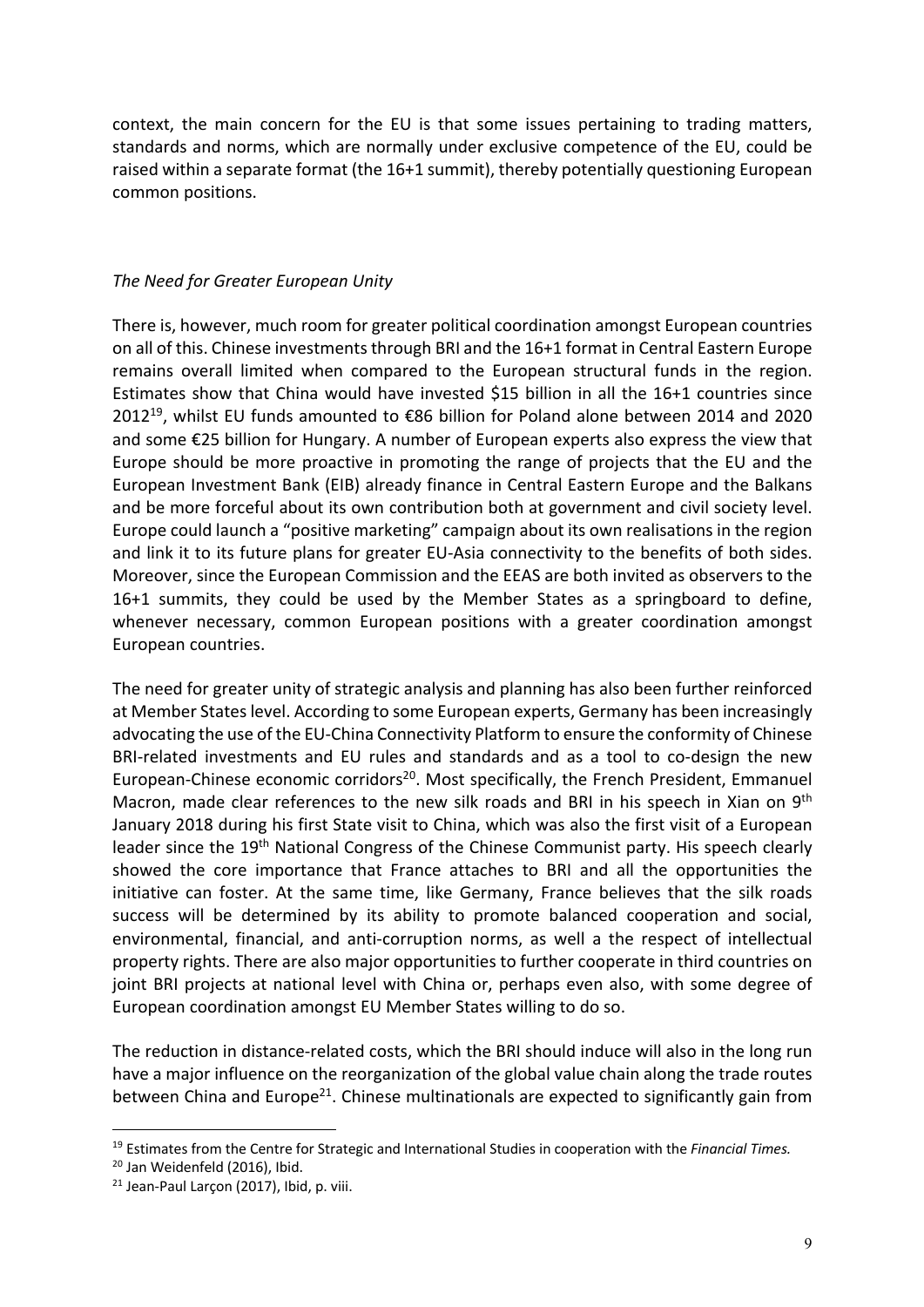better infrastructure conditions to enter into European markets but it could also bring significant opportunities for European companies in the mid and long run. This will, however, increasingly require to seek to maximise common European interests at all levels of cooperation to the greater overall benefit of both Europe and China.

#### **Indian Perceptions of the BRI**

As the whole initiative of the Chinese OBOR or the BRI has grown enormously in the last six years, Indian perceptions have also become diverse. These perceptions are articulated by the Ministry of External Affairs (MEA) briefings and official speeches; writings by retired diplomats; academic studies; media reports; op-ed commentaries and television discussions on current affairs.

The initial discussions focused mainly on two dimensions of the BRI. These included geopolitical and developmental implications of the initiative for India. Because of the overwhelming emphasis on the China-Pakistan Economic Corridor (CPEC) in Indian discussions, the perceptions were mainly shaped by geopolitical dimensions of the BRI rather than broader developmental aspects. The major focus has been on the geopolitical impact of infrastructural projects in the neighbourhood and in the Indian Ocean region. Assessments of the economic impact of the initiative beyond the CPEC are rather limited. Of late, the political economy dimension of the project is figuring prominently in discussions. Here, the emphasis is more on evaluating political, social, environmental as well as sustainability issues concerning Chinese funded projects.

#### *The Context*

 $\overline{a}$ 

Indian perceptions of the BRI have to be understood within the broader context of India-China relations. Like its counterparts in most other Asian countries, one of the biggest challenges for Indian policy is managing its relations with China. At the moment, there remains a huge asymmetry between two economies. As a result, the "Chinese are relaxed about the rise of India" but "the Indians are much more nervous about the rise of China."<sup>22</sup> Since both are rising powers in the same part of the world, there are bound to be tensions. Many scholars have posited that India-China relations consist of three Cs: conflict, competition and cooperation. One of the main sources of tension between India and China is their shared but disputed border. In 1993, an agreement on the maintenance of peace and tranquillity along the Line of Actual Control (LAC) was signed, and so far 19 rounds of talks on boundary question have been held. Incidents of Chinese troops crossing over to Indian territory are common but in the past, both governments played down these incidents. The 2017 military standoff at Dokhlam and strong statements from both sides, however, further vitiated already stressed ties. China has also forged strong relations with many of India's South Asian neighbours including an "all weather" friendship with Pakistan. Due to its centralized state control system and deep pockets, China is far more successful than India in its natural

<sup>22</sup> Charles Grant (2010), India's *Response to China's Rise*, CER Policy Brief (London: Centre for European Reform).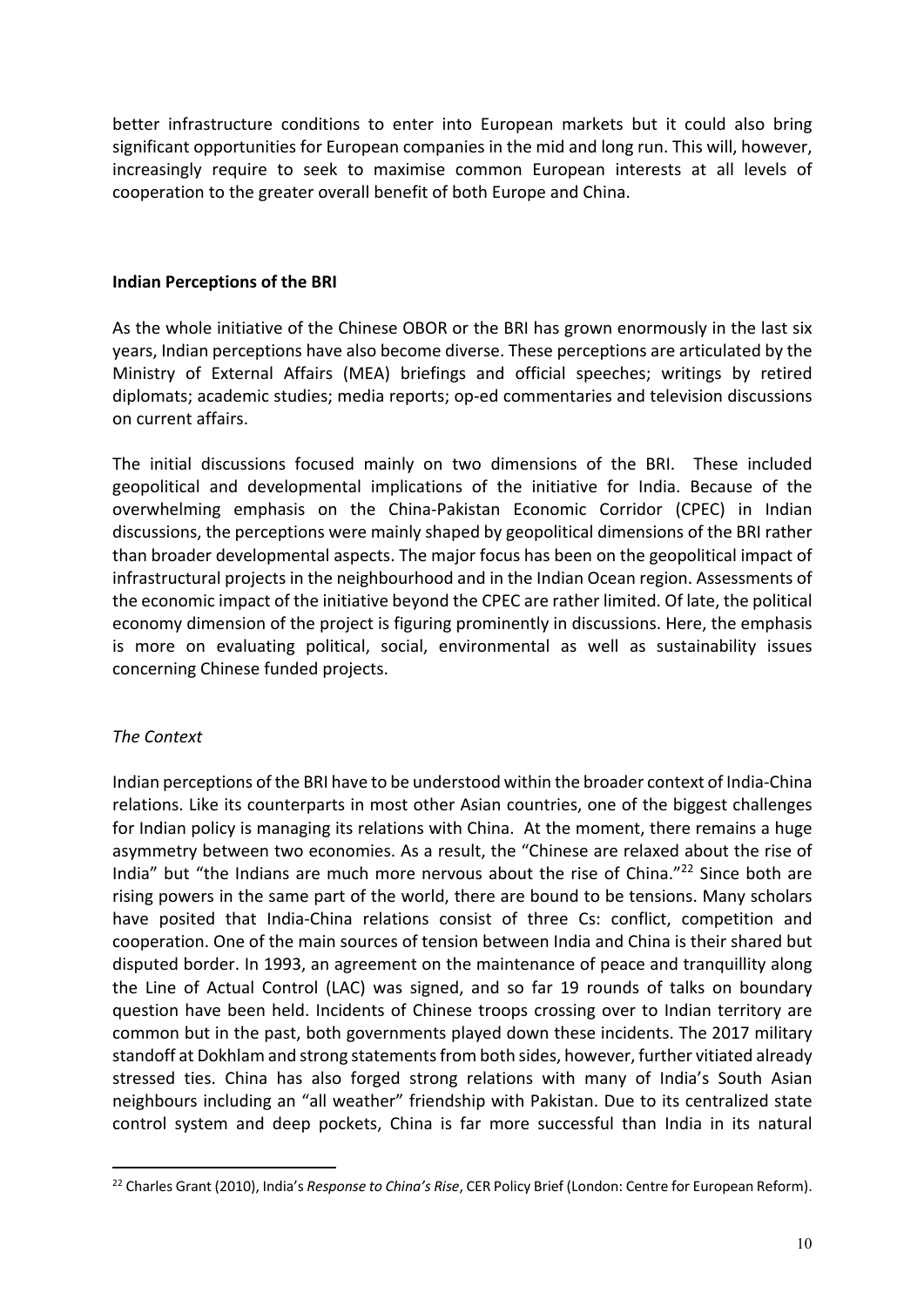resource diplomacy. Bilateral economic relations have become stronger. With \$80 billion bilateral trade (2017-18), China has become India's number one trading partner. This trade is hugely tilted in favour of China as Indian exports amounted to only \$13 billion<sup>23</sup>. It is likely, however, that China may participate in expanding India's infrastructure. Expanding economic ties, however, have not necessarily reduced tensions. New Delhi believes that China has transferred nuclear and missile technology to Pakistan, so that India is bottled up in South Asia. With Pakistan further blocking India westwards, Indian access to Afghanistan and Central Asia becomes difficult. This provides China a relatively free space in Eurasia, as its rivalry with Beijing's ally Pakistan limits India's influence in and access to the region<sup>24</sup>. New Delhi is also aware that "no single power – not even the U.S. – can offset China's power and influence on its own."<sup>25</sup> A strong push towards further strengthening its ties with the ASEAN countries<sup>26</sup> and revitalisation of the Quadrilateral Security Dialogue (or Quad)<sup>27</sup> involving the US, Japan, Australia and India are steps in that direction.

### *The Official Narrative*

 $\overline{a}$ 

The Indian government's position on the OBOR project is more or less consistent since the initiative was first launched in 2013. The MEA has reiterated its stand through various official statements issued at different intervals. It can also be discerned from speeches made by Indian Foreign Secretary and Foreign Minister at various occasions. The Indian government has neither fully rejected the initiative nor endorsed it in a clear manner. At the same time, the government has clearly opposed CPEC activities. On the BRI initiative, at the floor of parliament, M J Akbar, the Minister of State for External affairs summarized Indian government's position as the following<sup>28</sup>:

*"Government is of firm belief that connectivity initiatives must be based on universally recognized international norms, good governance, rule of law, openness, transparency and equality, and must be pursued in a manner that respects sovereignty and territorial integrity.* 

*The inclusion of the so-called China-Pakistan Economic Corridor (CPEC), which passes through parts of the Indian state of Jammu & Kashmir under illegal occupation of Pakistan, as a flagship project of OBOR reflects lack of appreciation of India's concerns on the issue of sovereignty and territorial integrity. Government has conveyed to the* 

<sup>&</sup>lt;sup>23</sup> Export Import Databank, Ministry of Commerce and Industry, Government of India http://commerceapp.gov.in/eidb/

<sup>24</sup> Gulshan Sachdeva (2017) *India in a Reconnecting Eurasia: Foreign Economic & Security Interests* (Washington DC: Centre for Strategic & International Studies)

<sup>&</sup>lt;sup>25</sup> Brahma Chellaney, (2016) "Upholding the Asian Order" 22 January, http://www.projectsyndicate.org/commentary/asian-powers-cooperation-for-regional-order-by-brahma-chellaney-2016-01

<sup>&</sup>lt;sup>26</sup> G.V.C Naidu and Gulshan Sachdeva (2017) "India & Southeast Asia: From looking to Acting East Policy" in David B H Denoon (Ed) *China, the United States and the Future of Southeast Asia* (New York: New York University Press).

 $27$  Tanvi Madan ( 2017) "The Rise, Fall, and Rebirth of the Quad", 16 November, https://warontherocks.com/2017/11/rise-fall-rebirth-quad/

 $28$  Question number 2735, Belt and Road Initiative of China, Rajya Sabha, 10 August 2017, http://mea.gov.in/rajyasabha.htm?dtl/28857/QUESTION\_NO2735\_BELT\_AND\_ROAD\_INITIATIVE\_OF\_CHINA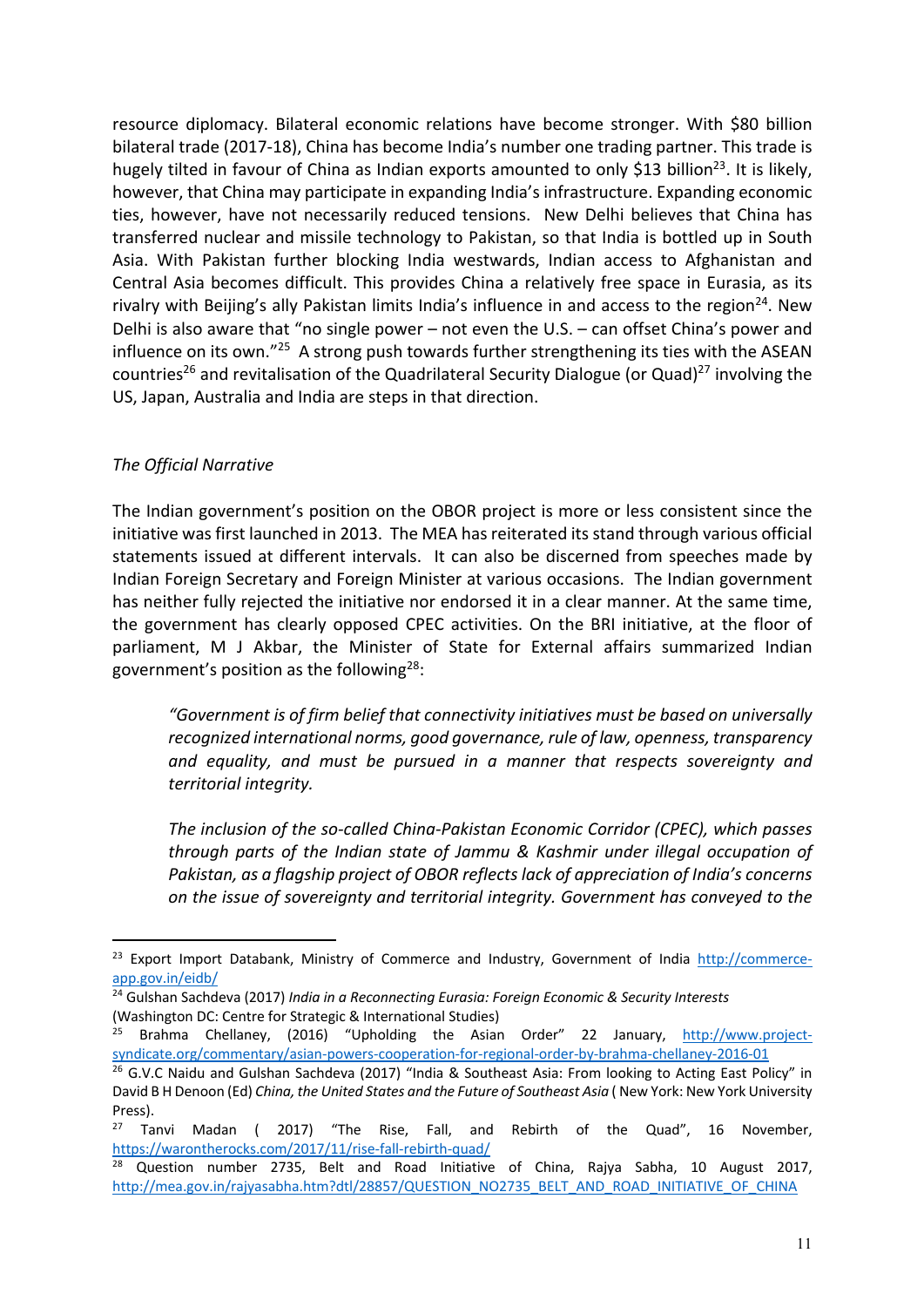*Chinese side, including at the highest level, its concerns about their activities in Pakistan Occupied Kashmir and asked them to cease these activities"* 

Earlier, in 2015, the then Indian Foreign Secretary S Jaishankar was categorical that as far as India is concerned, "this is a national Chinese initiative. The Chinese devised it, the Chinese created a blueprint … and a national initiative is devised with national interests. It is not incumbent on others to buy it… if this is something on which they want a larger buy-in, then they need to have larger discussions, and those haven't happened"<sup>29</sup>

In the background of growing debate on BRI and India's own plans of regional connectivity, the 2016 Raisina Dialogue was focused on Asian connectivity. Although government officials did not use OBOR or BRI, it was clear to every one what was being discussed. At the dialogue, the Indian External Affairs Minister gave importance to "cooperative rather than unilateral approach" to connectivity. She also argued that "creating an environment of trust and confidence is the pre-requisite for a more inter-connected world"<sup>30</sup>. Building on the similar theme of 'consultative' versus 'unilateral' connectivity initiatives in Asia, Indian Foreign Secretary also asserted that "we cannot be impervious to the reality that others may see connectivity as an exercise in hard-wiring that influences choices. This should be discouraged, because particularly in the absence of an agreed security architecture in Asia, it could give rise to unnecessary competitiveness". He argued further that "connectivity should diffuse national rivalries, not add to regional tensions"<sup>31</sup>.

About 120 countries including 30 top leaders participated at the BRI summit in Beijing in May 2017. It was claimed that close to 70 countries had already signed for the project. Although New Delhi was invited, there was no official participation. The official explanation for not attending the forum was that although India is in favour of enhancing physical connectivity, it believes that "connectivity initiatives must be based on universally recognized international norms, good governance, rule of law, openness, transparency and equality". In addition, these projects also must follow "principles of financial responsibility to avoid projects that would create unsustainable debt burden for communities; balanced ecological and environmental protection and preservation standards; transparent assessment of project costs; and skill and technology transfer to help long term running and maintenance of the assets created by local communities". It was also stated that New Delhi is urging Beijing to engage in a meaningful dialogue on the BRI and waiting for a positive response. Moreover, the CPEC is projected as a flagship project of the initiative and "no country can accept a project that ignores its core concerns on sovereignty and territorial integrity" $32$ . The same position was repeated in April 2018<sup>33</sup>.

<sup>&</sup>lt;sup>29</sup> Remarks following 21st IISS Fullerton Lecture " India, the United States and China" by S Jaishankar, The International Institute of Strategic Studies (IISS), Singapore, 20 July 2015. https://www.youtube.com/watch?v=et2ihw8jHaY

<sup>&</sup>lt;sup>30</sup> Speech by External Affairs Minister at the inauguration of Raisina Dialogue in New Delhi, 01 March 2016, http://www.mea.gov.in/SpeechesStatements.htm?dtl/26432/Speech\_by\_External\_Affairs\_Minister\_at\_the\_in auguration of Raisina Dialogue in New Delhi March 01 2016

<sup>&</sup>lt;sup>31</sup> Speech by Foreign Secretary at Raisina Dialogue in New Delhi, 2 March 2016, goo.gl/E9x6uD

<sup>&</sup>lt;sup>32</sup> Official Spokesperson's Response to a Query on Participation of India in OBOR/BRI Forum, Ministry of External Affairs, 13 May 2017. https://goo.gl/1UxU8H

<sup>&</sup>lt;sup>33</sup> Official Spokesperson's Response to a Query on Media Reports regarding Possible Cooperation with China on OBOR/BRI, Ministry of External Affairs, 5 April 2018. https://goo.gl/fmSLS3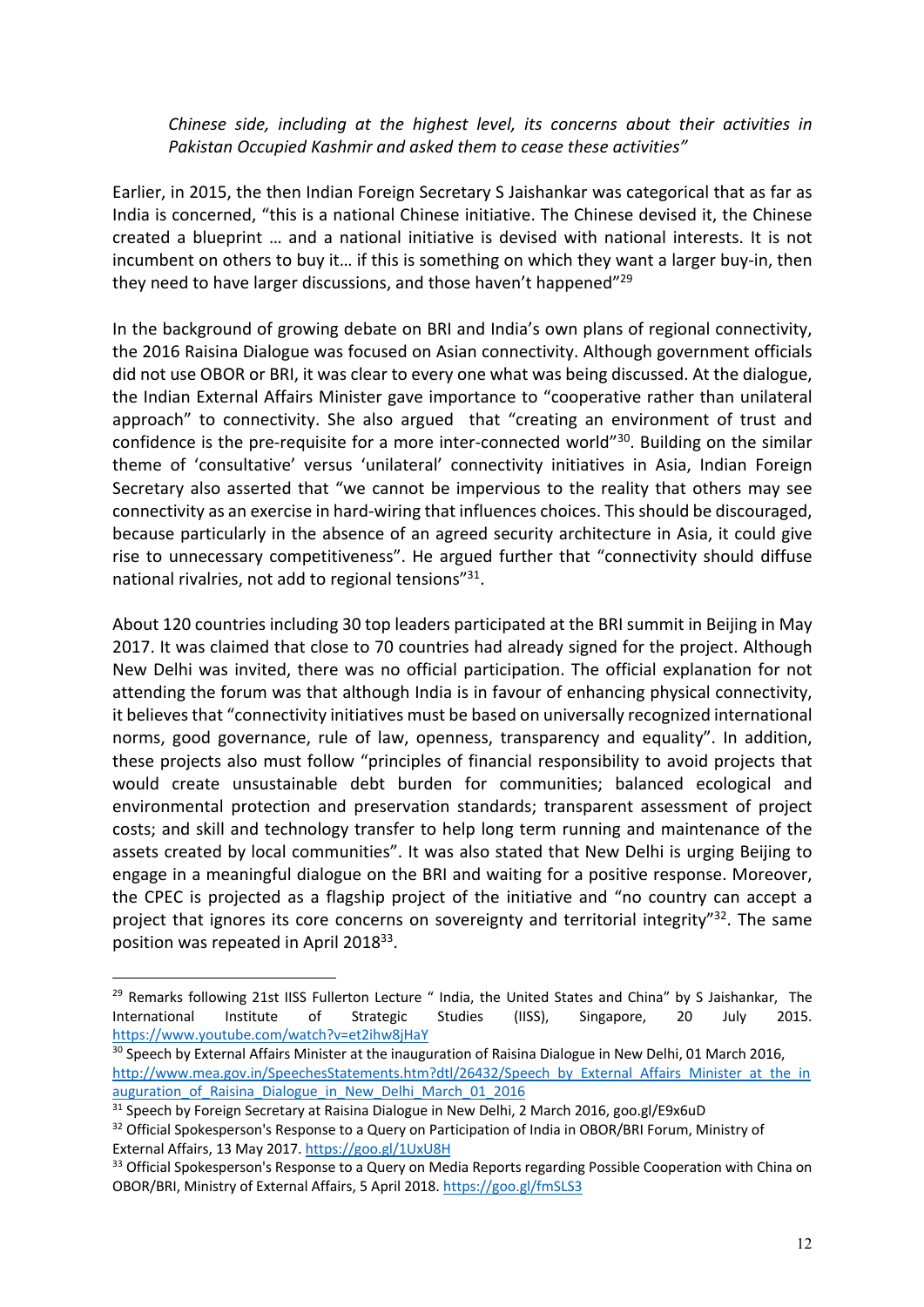In June 2018, when India participated for the first time as a full member of the Shanghai Cooperation Organisation (SCO), it was expected that New Delhi might soften its position on the BRI. However, when the Qungdao Declaration was issued, India was the only member country, that did not endorse the BRI project <sup>34</sup>. At the summit, Prime Minister Modi asserted that India welcomes "new connectivity projects that are inclusive, sustainable and transparent, and respect countries' sovereignty and territorial integrity"<sup>35</sup> Earlier, at the 9<sup>th</sup> BRICS summit in Xiamen, China in September 2017, the BRI was not mentioned in any declaration. There are reports indicating that the whole paragraph on the BRI was removed due to Indian objection<sup>36</sup>.

#### *AIIB and BCIM*

 $\overline{a}$ 

Despite not endorsing the BRI, New Delhi has participated in the Asian Infrastructure Investment Bank (AIIB) from the beginning. After China, India is now the second largest shareholder in the bank and seven out of 27 approved projects by the AIIB are from India. Out of total \$4.5 billion, the AIIB has committed about 1.2 billion investments to India. This makes India as the largest recipient of concessional finance from the bank. Many other Indian infrastructure projects amounting to \$2 billion are in the pipeline<sup>37</sup>. The official explanation of New Delhi's participation in the AIIB is that India was approached for this initiative from the very beginning, which made all the difference.

Before the announcement of Bangladesh-China-India-Myanmar (BCIM) Economic Corridor as one important component of the BRI, the four countries were already working to materialize sub-regional cooperation for years. To integrate East and North-eastern India with South West China along with two least develop countries viz Bangladesh and Myanmar, a Track II BCIM regional Economic Forum was established in 1999 in Kunming. In 2013, the concept was officially endorsed and participating nations agreed to establish a Joint Study Group (JSG) to strengthen connectivity, trade and other linkages through the development of a BCIM Economic Corridor (BCIM-EC)<sup>38</sup>. Along with the CPEC, however, when the BCIM-EC was also declared as an important part of the OBOR/BRI initiative by China, it created difficulties for Indian policy makers<sup>39</sup>. Although a few meetings of the JSG have taken place, progress is very limited. Since the BCIM was conceived much before the BRI, many argue that it should not

<sup>&</sup>lt;sup>34</sup> Qingdao Declaration of the Council of Heads of State of Shanghai Cooperation Organisation, 10 June 2018. http://eng.sectsco.org/load/454877/

<sup>&</sup>lt;sup>35</sup> English translation of Prime Minister's Intervention in Extended Plenary of 18th SCO Summit, June 10, 2018, Ministry of External affairs, https://bit.ly/2PcVDQO

<sup>36</sup> Atul Aneja" India Wants China's Belt and Road Initiative and BRICS on Separate Tracks" *The Hindu*, 19 June 2017.

<sup>&</sup>lt;sup>37</sup> "AIIB Ready to Pump in \$1.9 billion More into Various Indian Projects" Monecontrol, 20 June 2018, https://www.moneycontrol.com/news/business/aiib-ready-to-pump-in-1-9-billion-more-into-the-country-2613961.html

<sup>&</sup>lt;sup>38</sup> Joint Statement on the State Visit of Chinese Premier Li Keqiang to India, 20 May 2013. http://mea.gov.in/bilateraldocuments.htm?dtl/21723/Joint+Statement+on+the+State+Visit+of+Chinese++Li+K eqiang+to+India

<sup>39</sup> Patricia Uberoi, "Problems and Prospects of the BCIM Economic Corridor" *China Report*, 52 : 1, 2016: 19–44.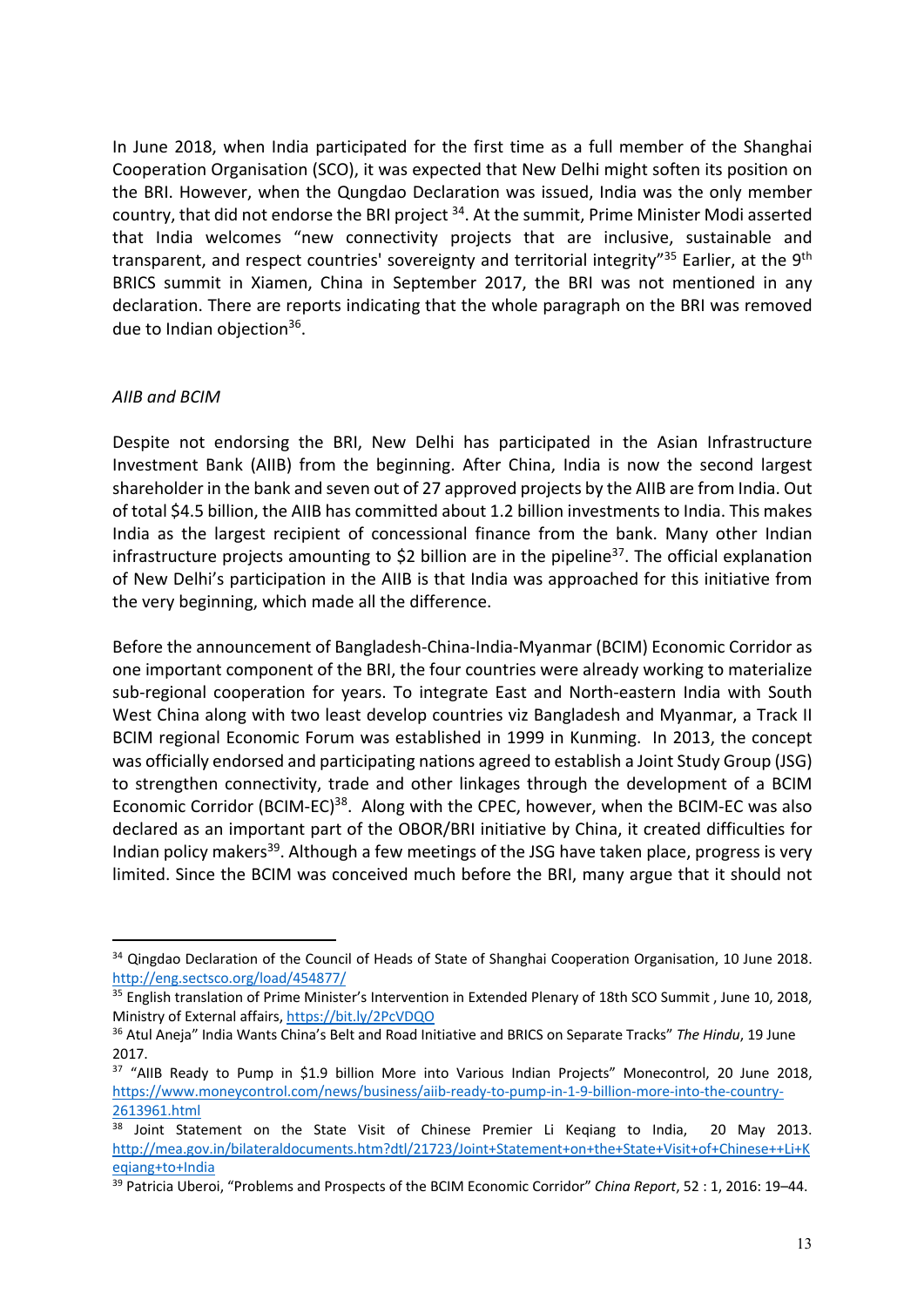have been subsumed with the larger Belt and Road strategy<sup>40</sup>. The main Indian objective behind initiating BCIM-EC was to develop infrastructure and markets for its Northeastern region through sub-regional cooperation. In this way, these relatively isolated Indian States could take advantage from its look-East/Act-East Policy. Jointly building missing infrastructural links in the sub-region has been one of the major objectives of the initiative. Once parts of the larger BRI initiate, it actually could have given a new push to economic development in the Northeast. As the BCIM also became part of larger discourse on the BRI and the CPEC, the progress on this front has also stalled. Some analysts have even started raising concerns that if BCIM is implemented, the Northeast will be flooded with Chinese goods and illegal Chinese may start settling in the region<sup>41</sup>.

#### *Other Perspectives*

 $\overline{a}$ 

The ruling Bhartiya Janata Party (BJP)'s position is very close to the government. This is well articulated by its influential General Secretary Ram Madhav. He argued that essentially this is a Chinese project launched without wider consultation. In addition, there are serious sovereignty issues concerning CPEC<sup>42</sup>. Vinay Sahastrabuddhe, BJP's National Vice president also articulated similar ideas at a meeting in Beijing $43$ . The former Union Minister and spokesperson of the Indian National Congress, Manish Tewari, believes that although India's objections to the CPEC are valid<sup>44</sup>, we should participate in the BRI and take advantage from it<sup>45</sup>. Senior leader of the Communist Party of India -Marxist (CPI-M) Prakash Karat is of the view that by not participating in the BRI Forum, "India has isolated itself" and this is clearly in line with the US policy of "strategic containment of China".<sup>46</sup>

Going beyond the official narrative, the perceptions are much more diverse. Even most recently retired senior Foreign Service officers are not averse to selective engagement with the BRI. Former Foreign Secretary Shyam Saran feels that at the moment India lacks resources for any competing and alternate networks. Therefore, it may be useful to carefully evaluate those components of the BRI, which will improve India's connectivity to major markets and resource supplies<sup>47</sup>. Shiv Shankar Menon, former Foreign Secretary and former National

<sup>&</sup>lt;sup>40</sup> Ashok K. Kantha, " Why India is Cool towards China's Belt And Road" South China Morning Post, 14 May 2017, https://www.scmp.com/week-asia/opinion/article/2094167/why-india-cool-towards-chinas-belt-and-road

<sup>41</sup> Jayadeva Ranade, "Can China realise its One Belt, One Road dream?" *The Hindustan Times*, 6 June 2016, https://bit.ly/2Pk9h4V

<sup>42</sup> Ram Madhav, "Turning Down China" *The Indian Express*, 17 May 2017, https://indianexpress.com/article/opinion/columns/turning-down-china-one-belt-one-road-4659155/

<sup>&</sup>lt;sup>43</sup> Speech By BJP National Vice President, Dr Vinay Sahasrabuddhe at Asian Political Parties Special Conference on Silk Road, Beijing , 16 October 2015, http://www.bjp.org/en/media-resources/press-releases/speech-by-bjpnational-vice-president-dr-vinay-sahasrabuddhe-at-international-conference-of-asian-political-parties-specialconference-on-silk-road-beijing

<sup>44</sup> Manish Tewari, "OBOR is the Grandest Failure of Indian Foreign Policy" *The Indian Express*, 17 May 2017, https://bit.ly/2MZHBAL

<sup>45</sup> "India Should Participate in China's OBOR Project: Congress Leader Manish Tewari" *The New Indian Express*, 30 November 2017. https://bit.ly/2w9QqAM

<sup>46</sup> Prakash Karat, "Belt and Road Initiative: Blinkered View of Government" People's Democracy, 21 May 2017, http://peoplesdemocracy.in/2017/0521\_pd/belt-and-road-initiative-blinkered-view-government

<sup>47</sup> Shyam Saran, " What China's One Belt and One Road Strategy Means for India, Asia and the World" *The Wire*, 9 October 2015.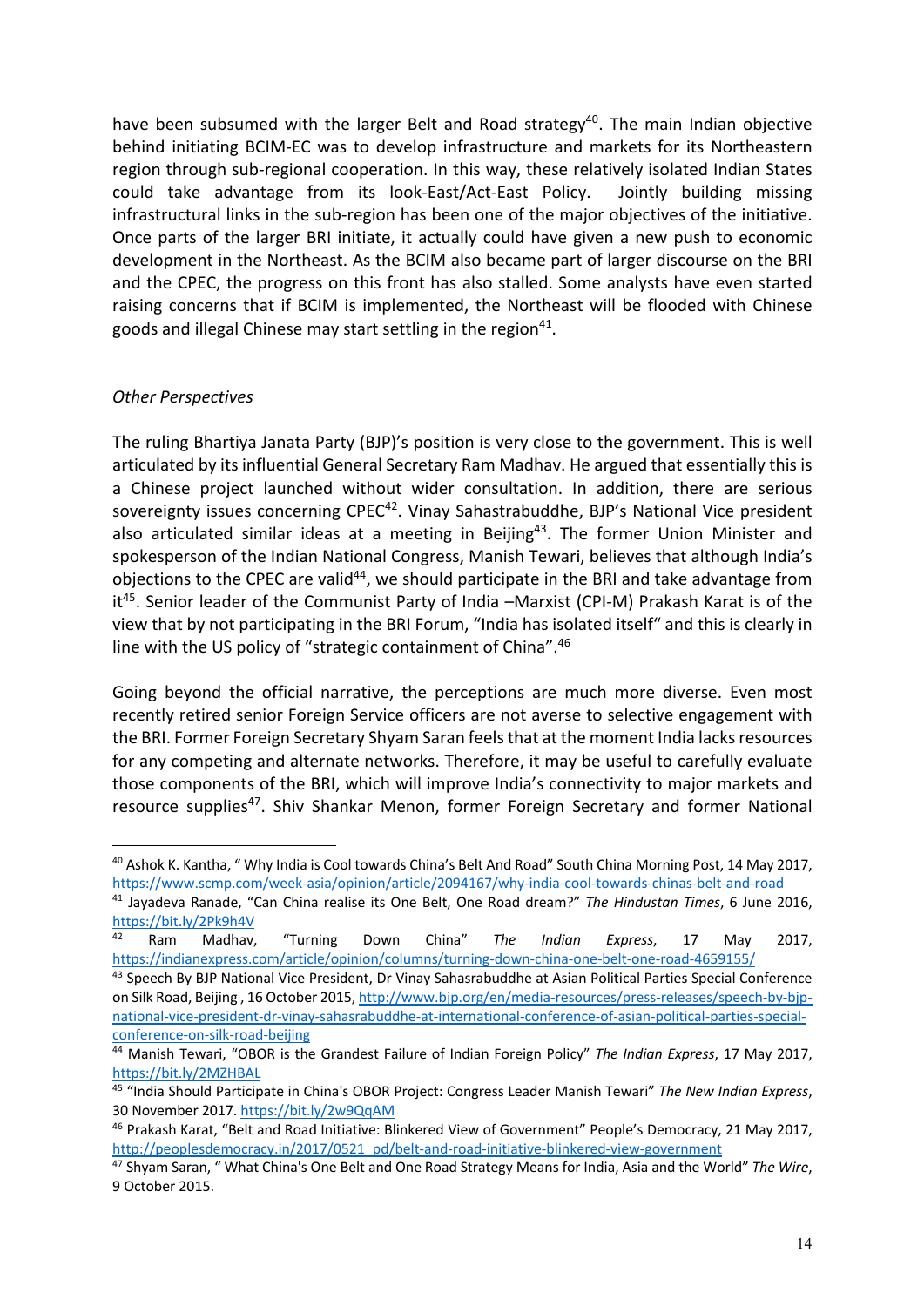Security Adviser, is also of the view that except CPEC because of sovereignty issues, India should explore those portions of the BRI infrastructure or connectivity which "serve India's interest in improving connectivity and economic integration with the Asian and global economy". In addition, he argues that even limited implementation of the BRI "will markedly change the economic and strategic landscape within which we operate, and India must prepare for that change"<sup>48</sup>. Ambassador Talmiz Ahmad argues that as both India and China accept the importance of expanding connectivity in Asia "there is no need to fear the OBOR– both the OBOR and China need India as a partner<sup>"49</sup>. Compared to these views, former Foreign Secretary Kanwal Sibal is absolutely against India joining the initiative. He feels that BRI has formalised "China's ambition to dominate the Eurasian landmass in transition towards an equal status with the United States". He argues that the goal of the project is to "establish a China-centric system in Asia" that will marginalize other powers like India. And "if India joins, it will mean that it accepts the inevitability of China's supremacy in Asia<sup>"50</sup>. Some others also feel that if India joins OBOR, it would become "Asia's permanent second-class power"<sup>51</sup>. Ambassador M K Bhadrakumar, however, argues that India is now surrounded by BRI projects and through these, China is trying to "leverage regional security and stability in South Asia". As New Delhi lacks resources for a counter strategy, he feels "all we are left with is our vacuous negative propaganda to malign the BRI for which there are no takers abroad" $52$ .

Scholars working in the area of strategic studies still largely dominate the BRI discussions in India. Academic studies looking at the developmental and socio-economic aspects of the initiative are rather limited. As a result, the broad consensus appears to be that apart from economic and infrastructure development programme, "it is a long-term strategic initiative that seeks to convert China's current economic might into diplomatic influence"<sup>53</sup>.

Indian concerns related to the BRI are twofold. First, CPEC related sovereignty issues and secondly issues related to Maritime Silk Road where many commercial projects have strategic considerations.<sup>54</sup> Some in the academia feel that the initiative is clearly in conflict with the way India looks at multilateral projects<sup>55</sup>. Others feel that in a rapidly evolving global and Asian order, India has to balance "its short term gains with long terms interests" in responding

https://thewire.in/external-affairs/what-chinas-one-belt-and-one-road-strategy-means-for-india-asia-and-theworld

<sup>48</sup> Shivshankar Menon , "The Unprecedented Promises – and Threats – of the Belt and Road Initiative" *The Wire*, 24 April 2017, https://thewire.in/external-affairs/the-unprecedented-promises-and-threats-of-the-belt-androad-initiative

<sup>49</sup> Talmiz Ahmad, " Who's Afraid of One Belt One Road? *The Wire*, 3 June 2016, https://thewire.in/externalaffairs/one-belt-one-road-shaping-connectivities-and-politics-in-the-21st-century

<sup>50</sup> Kanwal Sibal, "The Belt and Road Forum: India Hits the Nail " *Indian Defence Review*" 7 June 2017, http://www.indiandefencereview.com/the-belt-and-road-forum-india-hits-the-nail

<sup>51</sup> Ashok Malik, " OBOR: For India It is a Road to Subjugation" *The Pioneer*, 6 May 2017. https://bit.ly/2nTS4CU <sup>52</sup> M K Bhadrakumar "India isolated by One Belt One Road Initiative" 28 December 2017 http://southasianmonitor.com/2017/12/28/india-isolated-one-belt-one-road-initiative/

<sup>53</sup> Jabin T. Jacob, "China's Belt and Road Initiative: Perspectives from India", *China & World Economy*, Vol. 25, No. 5, 2017, p. 78.

<sup>54</sup> Dhruva Jaishankar, "India Feels the Heat From China's Belt and Road", *The Interpreter*, 21 August 2017. https://www.lowyinstitute.org/the-interpreter/india-feeling-heat-belt-road

<sup>55</sup> Sriparna Pathak, "Indian Dilemmas" in Srikanth Kondapalli and Hu Xiaowen (Eds) *One Belt One Road: China's Global Road*, ( New Delhi: Pantagon Press, 2017, 349-371)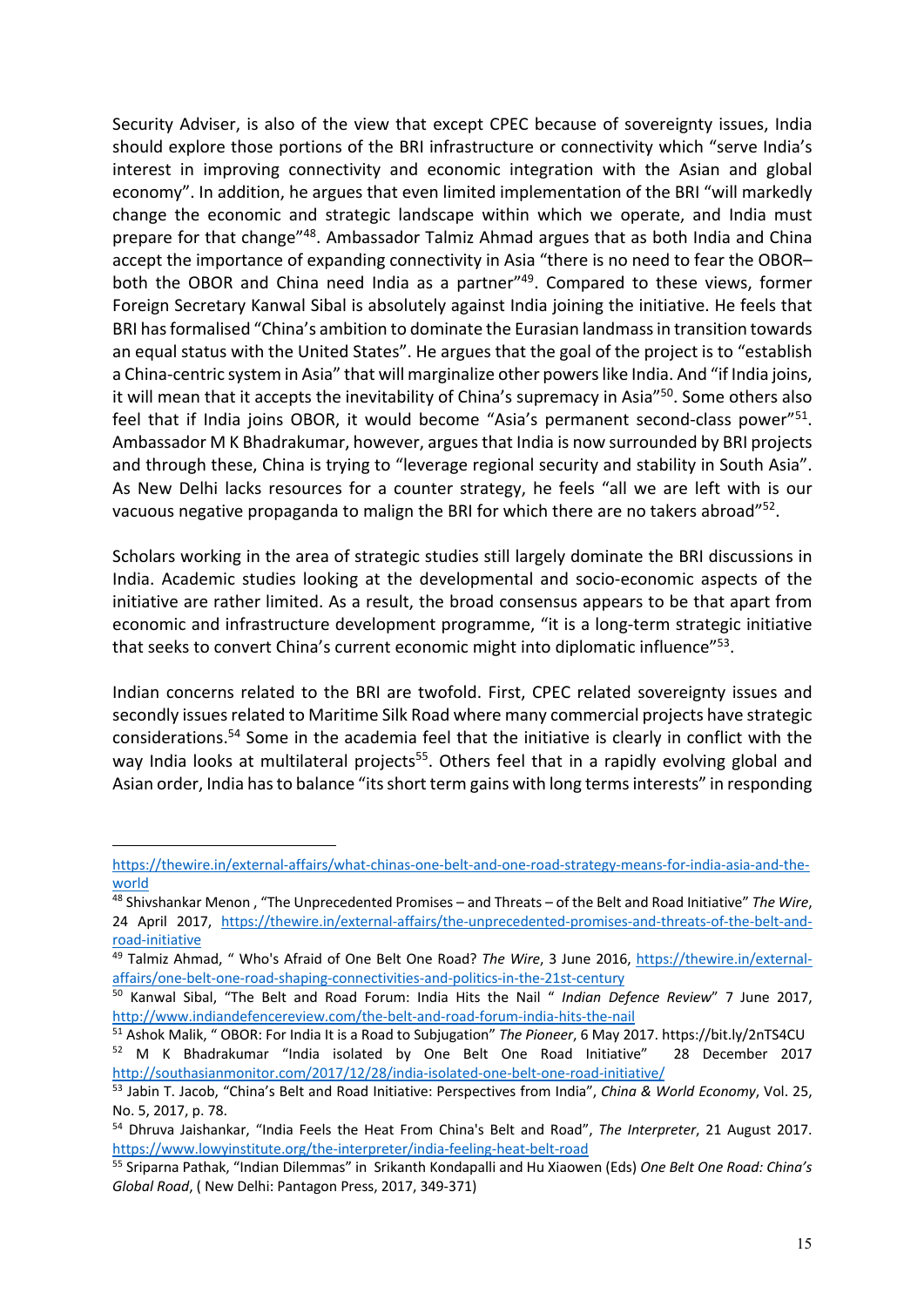to the BRI<sup>56</sup>. At the moment the dilemma India is facing is "between the inviting prospects of modernizing India's regional connectivity and the perceived negative political consequences of the initiative"<sup>57</sup>. Some have analysed that "China's connectivity revolution" has pushed India to develop many responses. These include (a) stepping up India's own infrastructure development (b) implementing connectivity projects abroad on priority (c) working with outside powers like the US and Japan to offer alternatives to the BRI. Further, India may collaborate with China in some connectivity projects.<sup>58</sup>

Many scholars who focus more on economic issues see BRI as an opportunity. It is argued that India could take advantage from China's overcapacity and infrastructure investment in Asia<sup>59</sup>. Therefore instead of opposing, New Delhi should integrate some of the BRI initiatives into its own connectivity plans<sup>60</sup>. This will significantly enhance India's access to Eurasia<sup>61</sup>. Some have even argued that New Delhi's involvement in the BRI is useful not only for India but also for the entire South Asian region as many of these economies are closely integrated with the Indian economy<sup>62</sup>. By joining BRI, India, it is argued, can play a leadership role in South Asia's infrastructure and economic integration $^{63}$ . Further, a confident India can leverage the Chinese initiative to its own advantage in the areas of connectivity, manufacturing and higher education sector<sup>64</sup>. There are others, however, who argue that Indian interests are best served by direct access to sea-lanes of communications in the Indian Ocean rather than alternate routes being developed under BRI. Moreover, India has either enough capacities of its own or can easily borrow from multilateral institutions<sup>65</sup>.

Many have made the argument that India was not consulted before announcement or more consultation is needed<sup>66</sup>. Some other, however feel that "petulance should not drive our policy"<sup>67</sup>. Analysts are still arguing about the real nature of the BRI. Some assert that OBOR is less about economics and more about "deployment of economic instruments in pursuit of

<sup>56</sup> Harsh V. Pant and Ritika Passi" India's Response to China's Belt and Road Initiative: A Policy in Motion" *Asia Policy*, Number 24, July 2017, p. 95.

<sup>&</sup>lt;sup>57</sup> Darshana M. Baruah and C. Raja Mohan, "Connectivity and Regional Integration: Prospects for Sino-Indian Cooperation, in Maximilian Mayer (Ed) *Rethinking the Silk Road: China's Belt and Road Initiative and Emerging Eurasian Relations* ( Palgrave Macmillan, 2018), p. 93

<sup>58</sup> Ibid., pp. 94-95.

<sup>59</sup> Prem Shankar Jha, "Why India Must Embrace China's One Belt One Road Plan", *The Wire*, 13 August 2016, https://thewire.in/diplomacy/india-must-embrace-chinas-one-belt-one-road-plan

<sup>60</sup> Gulshan Sachdeva, "India Should Consider the Right Road for Asian Economies" *The Hindustan Times*, 17 February 2016, https://bit.ly/2MlyPRk

<sup>61</sup> P Stobdan, "Benefitting from China's Belt and Road Initiative" *IDSA Comment*, 22 November 2016. https://bit.ly/2vWPWih

<sup>62</sup> Khanindra Ch. Das, "The Making of One Belt, One Road and Dilemmas in South Asia" *China Report*, 53 : 2 (2017), 125–142

<sup>63</sup> Sudheendra Kulkarni "BJP's Belt and Road Myopia" *The Indian Express*, 25 May 2017. https://bit.ly/2L7KgXs

<sup>64</sup> Ravi Bhoothalingam, "The Silk Road as a Global Brand" *China Report* 52, 1 , 2016, 45–52

<sup>65</sup> Hemant Krishan Singh and Arun Sahgal, *OBOR: China's Neo-Colonial Great Game,* DPG Policy Note, Vol. 2, Issue 5, 9 May 2017 (New Delhi: Delhi Policy Group).

<sup>66</sup> Ashok Sajjanhar, "China's Belt and Road Initiative: Prospects and Pitfalls" *IDSA Comment,* 28 November2017. https://idsa.in/idsacomments/china-belt-and-roadinitiative\_asajjanhar\_281117

 $67$  Srinath Raghvan, "India must Involve Itself in the China-Pakistan One Belt. One Road Initiative to Stay in the Game" *The Hindustan Times*, 23 March 2017, https://bit.ly/2Mp7Swc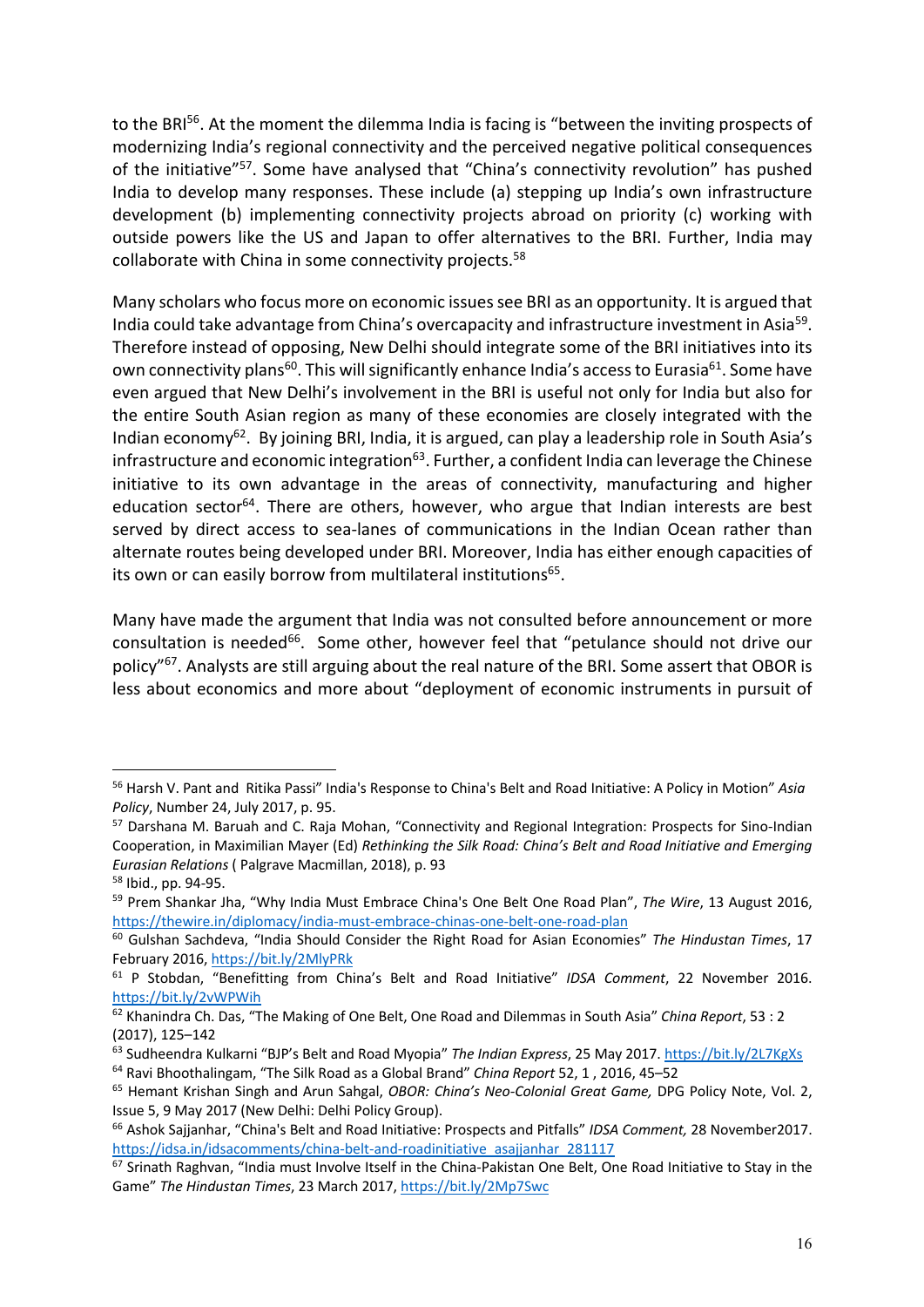geopolitical objectives" by China<sup>68</sup>. Others, however, feel that major problem with Indian response is that it concentrate mainly on geopolitics of the initiative. Moreover, the primary goal of the BRI is to integrate the Chinese economy with Europe rather than South Asia<sup>69</sup>.

Of late, many reports and analyses are appearing in Indian media concerning a growing discontent among the BRI participating countries, debt trap and project failures<sup>70</sup>. Apart form other projects, the major focus is on problems faced by CPEC in Pakistan<sup>71</sup> and the Hambantota port and airport projects in Sri Lanka. Some have already termed OBOR as "imperial overreach"<sup>72</sup> and started questioning the viability of the project itself<sup>73</sup>.

The broad Indian perception is that BRI is clearly a Chinese project with explicit objectives of infrastructure building and connectivity. Through this, China also wants to resolve its two major problems viz. capital surplus and industrial overcapacity<sup>74</sup>. It is also increasing Chinese political influence in broader regions. It can help participating countries in bridging infrastructural deficits but their bargaining capacity is weak. For India, OBOR presents both threats and opportunities. However, making use of some of the economic opportunities will depend on "the institutional agency and strategic imagination India is able to bring to the table<sup>75"</sup>. Moreover, moving away from an abstract single grand BRI narrative to specific connectivity projects could resolve many of the issues between India and China<sup>76</sup>. At the moment, New Delhi's approach seems to be closely watching developments, peruse its own connectivity projects and advising countries in the region about long term consequences of closely linking with the BRI<sup>77</sup>. Some observers, however, are suggesting that there is a "likely little scope for two countries to collaborate on the BRI" and New Delhi must work together with Japan, US and others to provide an alternative to the Chinese connectivity plans<sup>78</sup> **Conclusion**

In the context of changing scope of the BRI, European and Indian perceptions are also evolving. European perceptions have initially been shaped by national views up until 2017.

<sup>68</sup> Sanjaya Baru" China's One-Belt-One-Road Initiative is Not Just about Economics" *The Economic Times*, 25 April 2017. https://bit.ly/2OO3540

<sup>69</sup> Manoj Joshi, "India Should Work with China on OBOR for its Own Economic Benefit" *The Hindustan Times,* https://bit.ly/2Br9QXD

<sup>70</sup> "A Scary Glimpse into How China's OBOR Can Ruin Small Countries" *The Economic Times*, 12 July 2018, https://bit.ly/2vW617B; "A Grim Reminder for Pakistan How it is Sliding into the Chinese Debt Trap" *The Economic Times*, 11 December 2017. https://bit.ly/2ALrGAJ; Brahma Chellaney, "China's Creditor Imperialism" *Live Mint*, 26 December 2017. https://bit.ly/2whSerz

<sup>&</sup>lt;sup>71</sup> Sushant Sareen, "Why CPEC could be the End of China-Pakistan Relationship" 27 April 2018, https://www.orfonline.org/research/cpec-could-end-china-pakistan-relationship/

<sup>72</sup> Brahma Chellaney, "China's Imperial Overreach" *Project Syndicate*, 27 May 2017, https://bit.ly/2w8mWTG

<sup>73</sup> Jayadeva Ranade, "Can China realise its One Belt, One Road dream?" *The Hindustan Times*, 6 June 2016, https://bit.ly/2Pk9h4V

<sup>74</sup> Deepak Nayyar, "One Belt, One Road has No Basis in China's History" *Live Mint*, 9 June 2017. https://bit.ly/2vUDFuA

<sup>75</sup> Samir Saran and Ritika Passi, "Seizing the 'One Belt, One Road' Opportunity" *The Hindu*, 2 January 2016, https://bit.ly/2wdNp2q

<sup>76</sup> C Raja Mohan, "India's China Reset and BRI" *The Indian Express*, 10 April 2018, https://bit.ly/2BugvAA

<sup>77</sup> Prashant Jha, "India will Adopt a Three-Pronged Strategy to Check China Influence" *The Hindustan Times*, 8 July 2018. https://bit.ly/2Psb6Nd

<sup>78</sup> Darshana Baruah, *India's Answer to the Belt and Road: A Road Map for South Asia,* 21 August 2018 (Carnegie India) http://ceip.org/2LeiNmT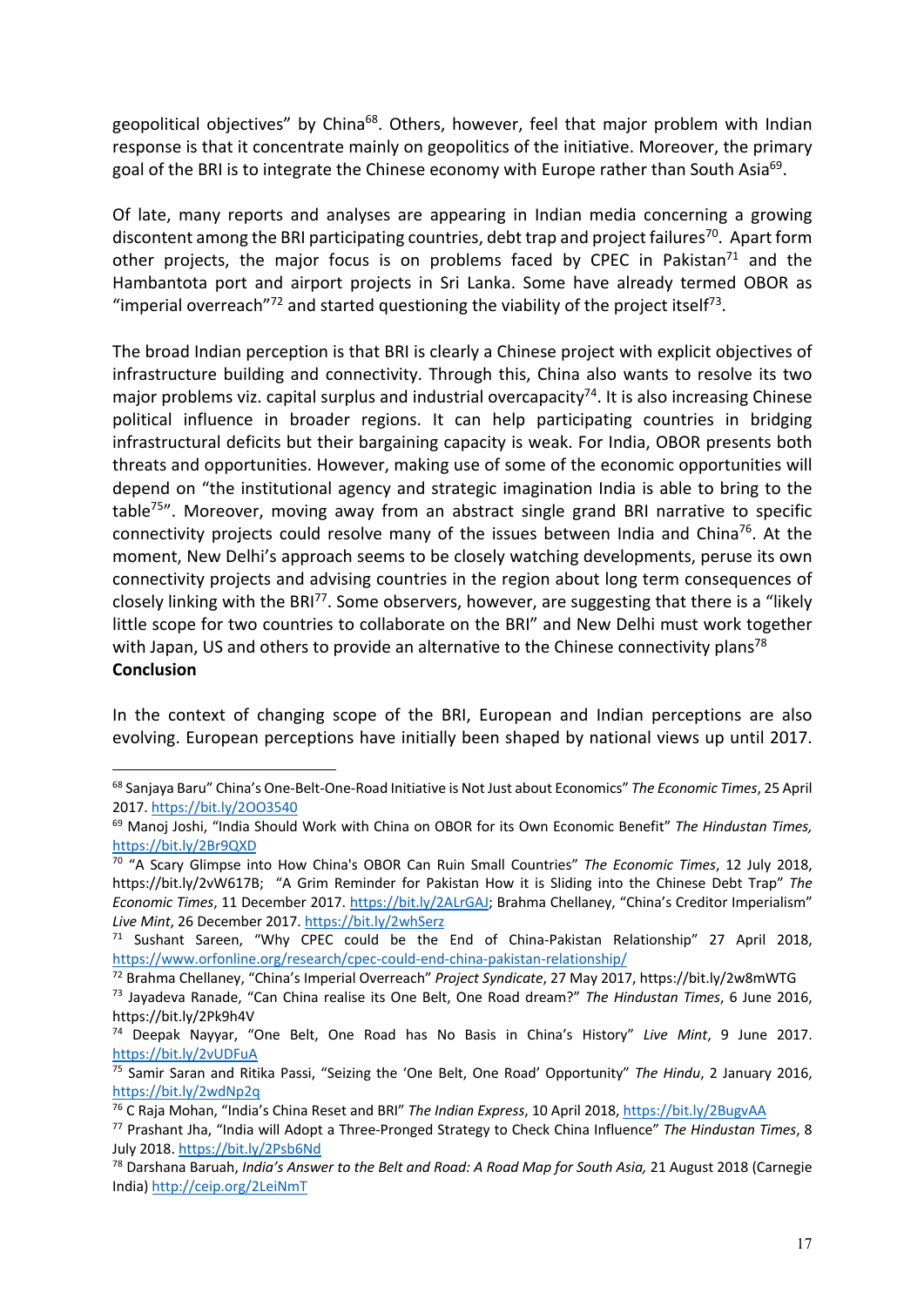Since then a more coordinated European approach has emerged. It has been gradually evolving since then towards a more united message and position. These perceptions have also overall inevitably been shaped by the importance of the EU-China bilateral relation as well as European plans towards Asian connectivity and Europe's developing strategic approach to Eurasia. The EU greatly welcomes Chinese initiatives through BRI of increasing investments in cross-border infrastructure and greater cooperation with China over the new silk roads with the view that it should adhere to market rules, EU and international norms whether financial, environmental or based on access to public tenders. Within the EU also, there has been diverse BRI projects completed from major port-related ones to developing railway connections with a particular Chinese focus on Central and Eastern Europe and the Mediterranean region as entry points into the European markets. Some of these have led to concerns over the possibility that the BRI-related initiatives could dilute European political unity or investments rules by forcing competition to attract Chinese investments, particularly in Central and Eastern Europe. There is, however, much room for greater political coordination amongst European countries, notably by being more proactive in promoting for example the infrastructure projects which the EU has already financed in Central and Eastern Europe and by generally seeking to promote the EU-Asia connectivity plans. Further analysis should be done in that direction given the on-going developments and what this could mean for European attitudes to the BRI in the long run.

The Indian narrative on the BRI is also quite rich and diverse. The sovereignty related issues concerning the CPEC and broader geopolitical implications within the Indian Ocean region have overshadowed other aspects on the initiative. Despite a large number of countries involved, the main thrust of the BRI has been on linking the Chinese economy with Europe through the Eurasian landmass. In India, however, there is relatively little assessment of developmental implications of the BRI within the broader Eurasian region. A broad consensus seems to have emerged that the BRI is primarily a Chinese initiative and it is difficult for New Delhi to endorse the CPEC. Developments in broader India-China ties (increasing trade deficit, Dokhlam standoff etc.) have obviously affected Indian perceptions. India's participation in the AIIB, SCO and BRICS had relatively little impact on New Delhi's perception about the BRI. In fact, the BCIM corridor, which was graduated to Track I in 2013 has become rather victim of the BRI geopolitics. Although a large number of independent analysts have argued for a selective participation in the BRI, this has hardly been reflected in any government policy. As the BRI progresses, the Indian focus is more on perusing its own connectivity plans (individually or with other partners) and also on showing how some of the BRI projects are creating difficulties for recipient countries. From earlier geopolitical and developmental aspects of the initiative, the focus is now shifting towards a political economy analysis of participating countries. Increasing difficulties faced by BRI projects in terms of debt trap, corruption, political controversies, negative environmental implications and overall sustainability of projects are being analysed in many writings. Since the official narrative is still negative, a more balanced analysis looking at both risks and opportunities with large number of case studies with possible impact of BRI on Indian trade, connectivity and value chains is still lacking.

Overall, both European and Indian perceptions have shown the importance of BRI connectivity projects and their relevance in understanding economic opportunities and strategic challenges. Initially, Europeans focused more on the developmental aspect of the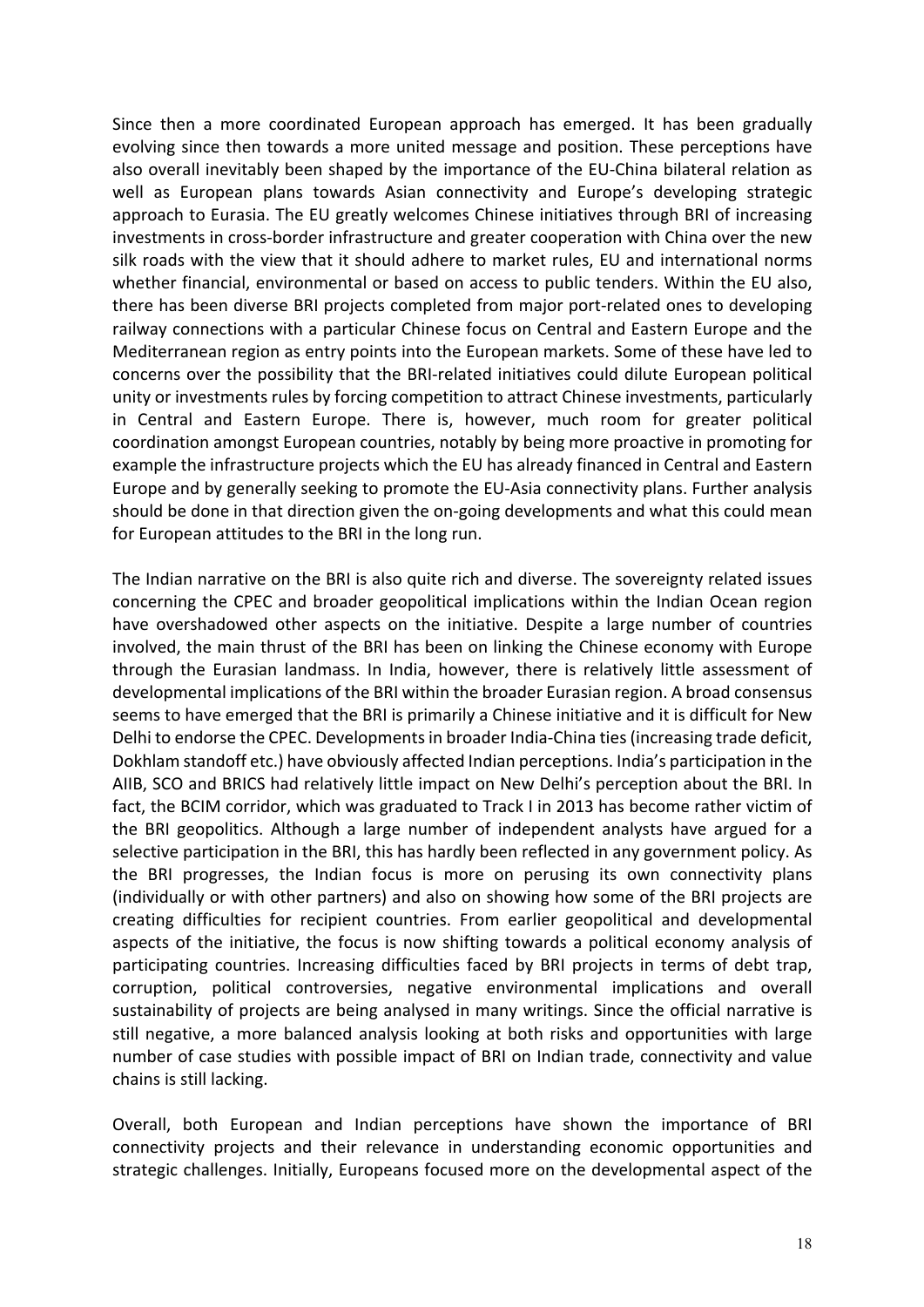initiative, as integration and connectivity have been major objectives of the European integration project itself. In contrast, Indian policy makers have been very cautious towards the initiative from the beginning. Compared to Europe, official Indian views are still largely negative. Wider Indian perceptions, however, are increasingly favouring some selective engagement in those projects which will help Indian connectivity. These developments indicate possibilities of a meaningful common understanding between the EU and India through wider consultations on the subject of connectivity and the Belt and Road Initiative.

#### **Policy Recommendations**

Three main recommendations emerge from our analysis:

- 1. The EU and India may establish a dialogue on sustainable connectivity in line with their respective connectivity strategies.
- 2. The EU's contribution in infrastructure development in Central and Eastern Europe should be better promoted. Europe could launch a "positive marketing" campaign about its realisation in the region and link it to its future plans for greater EU-Asia connectivity.
- 3. Wider consultations between Europe and India on the Belt & Road Iinitiative should take place taking into account diverging and converging perceptions and focusing on selective engagement or cooperation projects in third countries.
- 4. Further research and analysis should be pursued both in Europe and in India to assess on-going developments on BRI and their implications for EU-India cooperation.

### **References**

Ahmad, T. (2016, June 3). Who's afraid of one belt one road? *The Wire*. Retrieved from https://thewire.in/external-affairs/one-belt-one-road-shaping-connectivities-and-politics-inthe-21st-century

Aneja, A. (2017, June 19). India wants China's belt and road initiative and BRICS on separate tracks. *The Hindu*. Retrieved from https://www.thehindu.com/news/international/india-wantschinas-belt-and-road-initiative-and-brics-on-separate-tracks/article19103475.ece

Baruah, D.M. (2018, August 21). *India's answer to the belt and road: A road map for south Asia*. Carnegie India. Retrieved from http://ceip.org/2LeiNmT

Baruah, D. M. and Mohan, C. R. (2018). Connectivity and regional integration: Prospects for Sino-Indian cooperation. In M. Mayer (Ed.), *Rethinking the silk road: China's belt and road initiative and emerging Eurasian relations*. Palgrave Macmillan. 85-98.

Baru, S. (2017, April 25). China's one-belt-one-road initiative is not just about economics. *The Economic Times*. Retrieved from https://bit.ly/2OO3540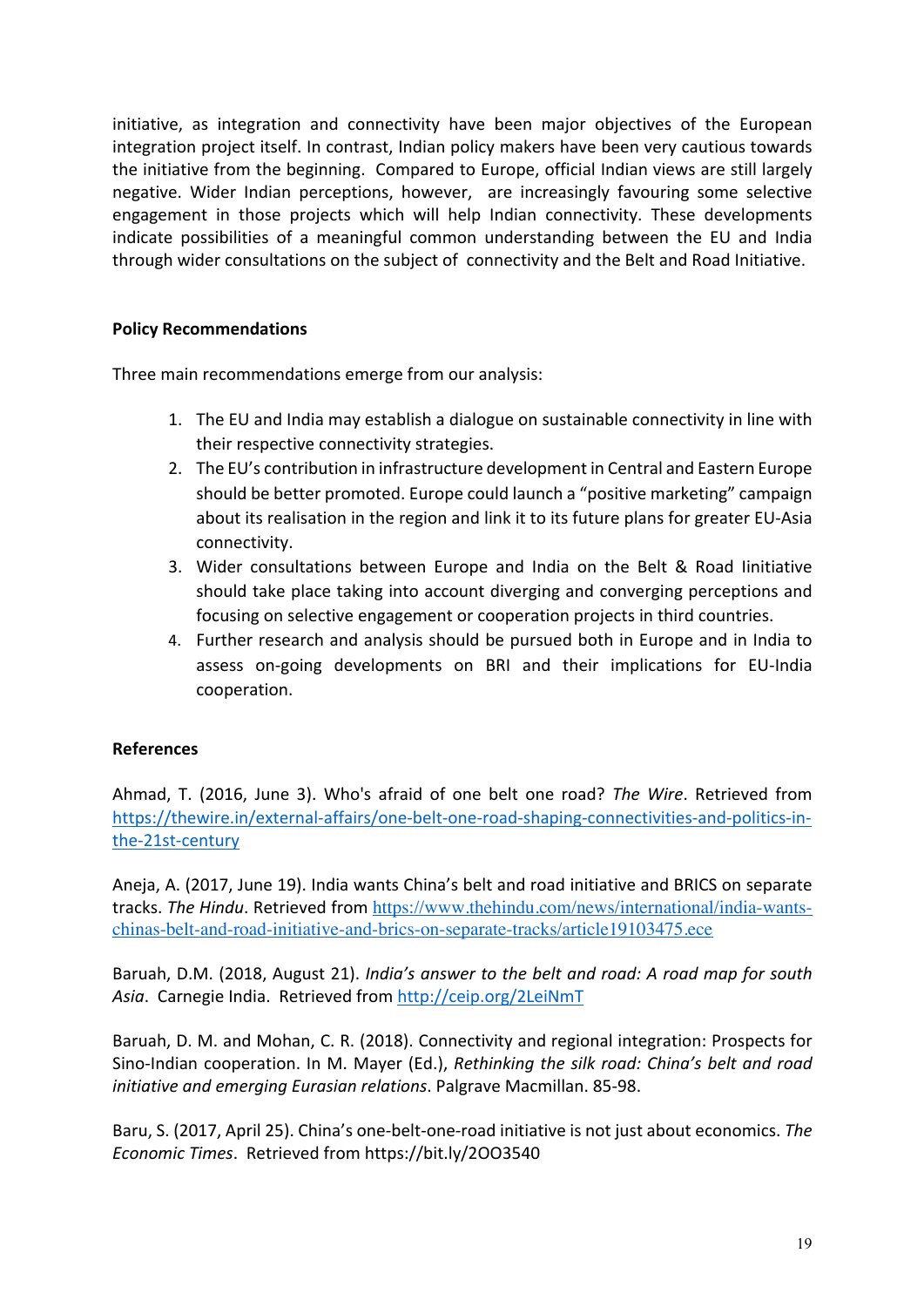Bhadrakumar, M. K. (2017, December 28). *India isolated by one belt one road initiative*. Retrieved from http://southasianmonitor.com/2017/12/28/india-isolated-one-belt-one-roadinitiative/

Bhoothalingam, R. (2016). The silk road as a global brand. *China Report*. 52(1).45–52.

Bohman, V., Mardell, J. and Romig, T. (2018, June 26). *Responding to China's belt and road initiative: Two steps for a European strategy*, MERICS Blog, European Voice on China. Retrieved from https://www.merics.org/en/blog/responding-chinas-belt-and-road-initiativetwo-steps-european-strategy

Brugier, C. (2014). *China's way: the new silk road*. Issue Brief n°14. Paris: EUISS, May. Retrieved from https://www.iss.europa.eu/sites/default/files/EUISSFiles/Brief\_14\_New\_Silk\_Road.pdf

Chellaney, B. (2016, January 22). Upholding the Asian order. Retrieved from http://www.project-syndicate.org/commentary/asian-powers-cooperation-for-regional-orderby-brahma-chellaney-2016-01

Chellaney B. (2017a, December 26). China's creditor imperialism. Live Mint, Retrieved from https://bit.ly/2whSerz

Chellaney, B. (2017b, May 27). China's imperial overreach" *Project Syndicate*, Retrieved from https://bit.ly/2w8mWTG

Das, K. C. (2017). The making of one belt, one road and dilemmas in South Asia. *China Report*, 53(2). 125–142.

Dûchatel, M. and Sheldon Duplaix, A. (2018). *Blue China: Navigating the maritime silk road to Europe*. Policy Brief. April. European Council on Foreign Relations. Retrieved from https://www.ecfr.eu/publications/summary/blue\_china\_navigating\_the\_maritime\_silk\_roa d\_to\_europe

Eder, T. (2018). Chinese approaches to the eastern neighbourhood. In Nicu Popescu, N. and Secrieru, S. (eds.). *Third powers in Europe's east*. European Union Institute for Security Studies, Chaillot Papers. March.

Ederer, M. (2016, February 2). Implications of the "One Belt, One Road" initiative for Europe and the eurasian continent. Retrieved from https://www.auswaertigesamt.de/de/aussenpolitik/laender/china-node/160202-seidenstrasse-initiative/278094

European Council (2016, July 18). Outcome of proceedings*.* General Secretariat of the Council. Brussels, 11252/16, Retrieved from http://data.consilium.europa.eu/doc/document/ST-11252-2016-INIT/en/pdf

European Council (2018, July 16). Joint statement of the  $20<sup>th</sup>$  EU-China summit, page 3, Retrieved from https://www.consilium.europa.eu/media/36165/final-eu-cn-jointstatement-consolidated-text-with-climate-change-clean-energy-annex.pdf

 European External Action Service (2017, May 14). Belt and road forum – EU common messages. The contraction of the contraction of the Retrieved contraction of the contraction of the contraction of the contraction of the contraction of the contraction of the contraction of the contraction of the contract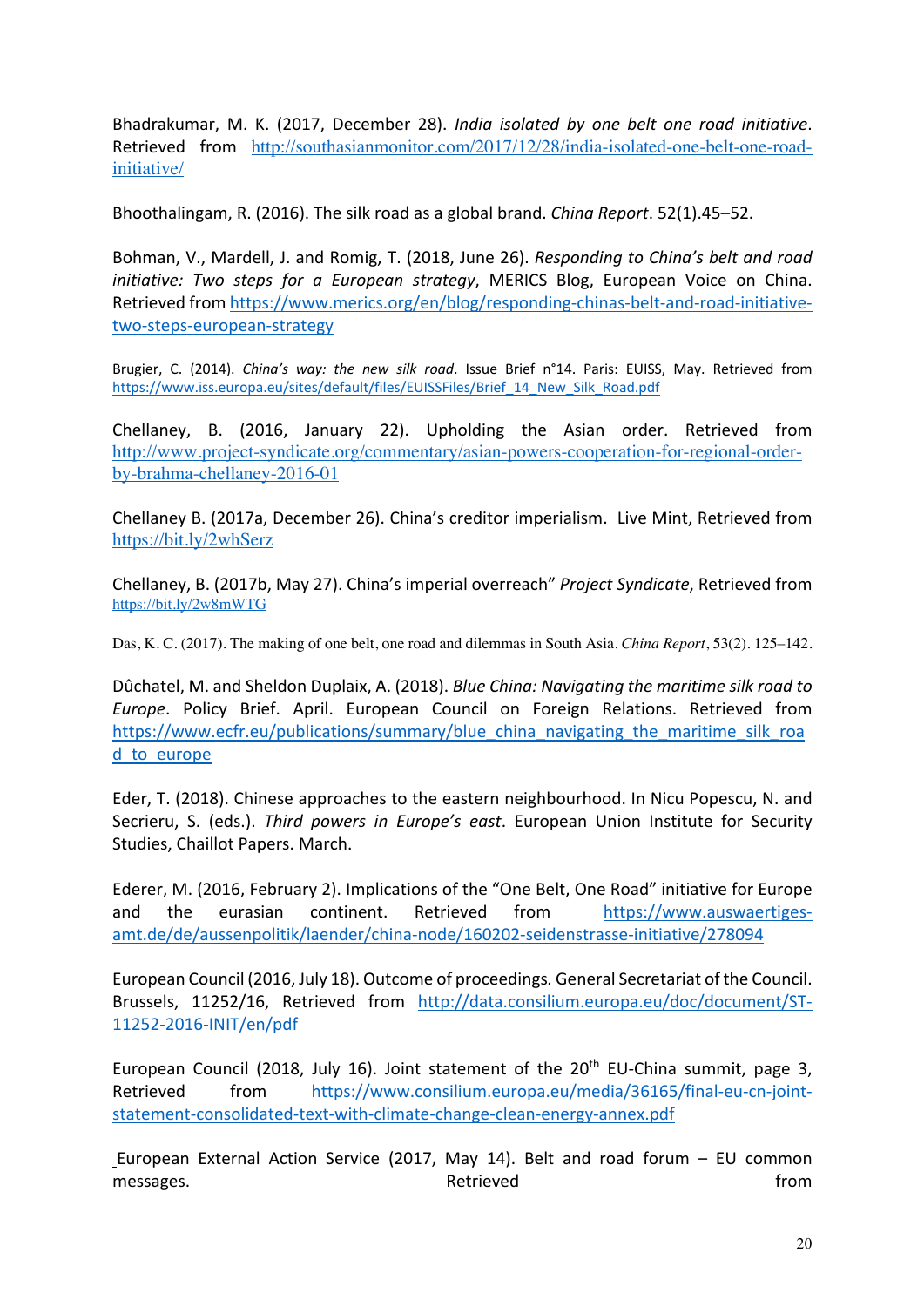https://eeas.europa.eu/delegations/china\_fi/26051/Belt%20and%20Road%20Forum-- EU%20common%20messages

European Commission (2017). *EU-China Trade in Goods*, Retrived from http://ec.europa.eu/trade/policy/countries-and-regions/countries/china/

European Commission (2018, September 19). Connecting Europe and Asia - Building blocks for an EU strategy: Joint communication to the European Parliament, the Council, The European Economic and Social Committee, the Committee of the Regions and the European Investment Bank. Retrieved from https://cdn3eeas.fpfis.tech.ec.europa.eu/cdn/farfuture/\_014y\_ZmZOKD0lvjc4Zx1hfTSz91fJMhUGyXRUH p25I/mtime:1537348892/sites/eeas/files/joint\_communication\_-

connecting europe and asia - building blocks for an eu strategy 2018-09-19.pdf

European Parliament (2018). *The New silk route: Opportunities and challenges for EU transport*. European Parliament Study, Directorate General for Internal Policies. Retrieved from

http://www.europarl.europa.eu/RegData/etudes/STUD/2018/585907/IPOL\_STU(2018)5859 07\_EN.pdf

European Think-Tank Network on China. (2016). *Europe and China's new silk roads*. Edited by: Frans-Paul van der Putten, John Seaman, Mikko Huotari, Alice Ekman and Miguel Otero-Iglesias. The December. The Retrieved Construction of the December. The Retrieved Construction of the Retrieved http://www.iai.it/sites/default/files/2016\_etnc\_report.pdf

Frankopan, P. (2015). *The silk roads: A new history of the world*. London: Vintage.

French Senate (2018, May 30). *The new silk roads.* Information Report n°520, Paris: French Senate.

Garton-Ash T. (2015, January 9). How Europe views China, *China Daily European Weekly*.

Glass, D. (2016, April 15). The ins and outs of China cosco's Piraeus deal. *Seatrade Maritime*. Retrieved from http://www.seatrade-maritime.com/news/europe/the-ins-and-outs-ofchina-coscos-pireaus-deal.html

Grant, C. (2010). *India's response to China's rise*. CER Policy Brief. London: Centre for European Reform.

Hong Kong Trade Development Council [HKTDC] (2018, May 3). The belt &road initiative. Retrieved from http://china-trade-research.hktdc.com/business-news/article/The-Belt-and-Road-Initiative/The-Belt-and-Road-Initiative/obor/en/1/1X000000/1X0A36B7.htm

Jacob, J. T. (2017). China's belt and road initiative: Perspectives from India", *China & World Economy*. 25 (5), 78-100.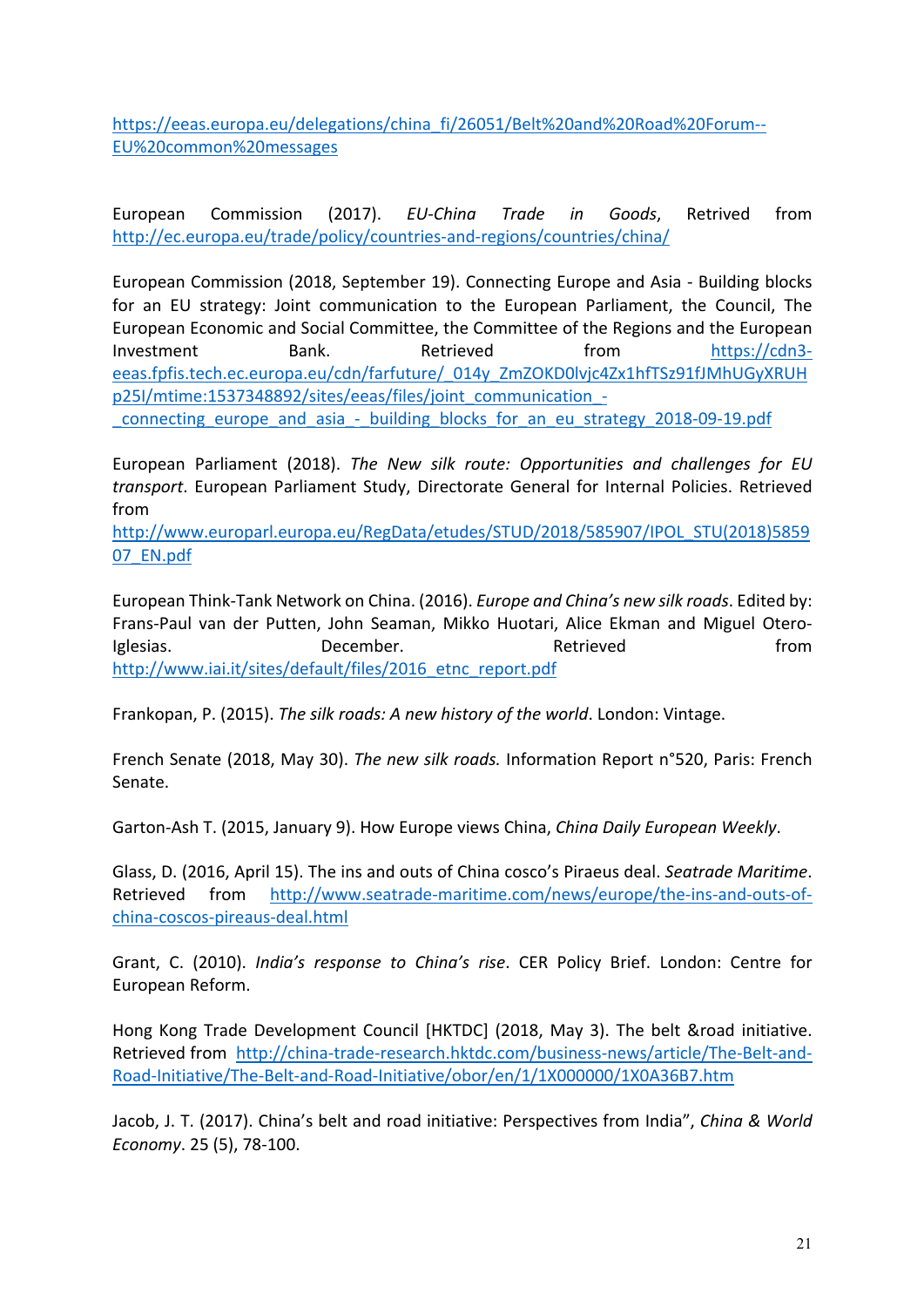Jaishankar, S. (2015, July 20). Remarks following 21st IISS Fullerton Lecture. India, the United States and China. The International Institute of Strategic Studies (IISS), Singapore. Retrieved from https://www.youtube.com/watch?v=et2ihw8jHaY

Jaishankar, S. (2016, March 2). Speech by Foreign Secretary at Raisina Dialogue in New Delhi, 2 March. Retrieved from goo.gl/E9x6uD

Jaishankar, D. (2017, August 21). India feels the heat from China's belt and road. *The Interpreter*. Retrieved from https://www.lowyinstitute.org/the-interpreter/india-feelingheat-belt-road

Jha, P. (2018, July 8). India will adopt a three-pronged strategy to check China influence. *The Hindustan Times*. Retrieved from https://bit.ly/2Psb6Nd

Jha, P.S. (2016, August 13). Why India must embrace China's one belt one road plan. *The Wire*. Retrieved from https://thewire.in/diplomacy/india-must-embrace-chinas-one-belt-oneroad-plan

Joshi, M. (2017, May 17). India should work with China on OBOR for its own economic benefit. *The Hindustan Times.* Retrieved from https://bit.ly/2Br9QXD

Joshi, M. (2018, March 9). Fresh overtures hint at a thaw in India-China relations. Asia Times. Retrieved from http://www.atimes.com/fresh-overtures-hint-thaw-india-china-relations/

Kantha, A. K. (2017, May 14). Why India is cool towards China's belt and road" *South China Morning Post*. Retrieved from https://www.scmp.com/weekasia/opinion/article/2094167/why-india-cool-towards-chinas-belt-and-road

Karat, P. (2017, May 21). Belt and road initiative: Blinkered view of government. *People's Democracy.* Retrieved from http://peoplesdemocracy.in/2017/0521\_pd/belt-and-roadinitiative-blinkered-view-government

Kulkarni, S. (2017, May 25). BJP's belt and road myopia. *The Indian Express*. Retrieved from https://bit.ly/2L7KgXs

Kuo, L. and Kommenda, N. (2018, July 30), What is China's Belt and Road Initiative? *The Guardian*. Retrieved from https://www.theguardian.com/cities/nginteractive/2018/jul/30/what-china-belt-road-initiative-silk-road-explainer

Kynge, J. and Peel, M. (2017, Novembr 27). Brussels rattled as China reaches out to Eastern Europe. *Financial Times*. Retrieved from https://www.ft.com/content/16abbf2a-cf9b-11e7- 9dbb-291a884dd8c6

Kynge, J. (2018, January 24). Chinese Contractors Grab Lion's Share of Silk Road Projects", *Financial Times*. Retrieved from https://www.ft.com/content/76b1be0c-0113-11e8-9650- 9c0ad2d7c5b5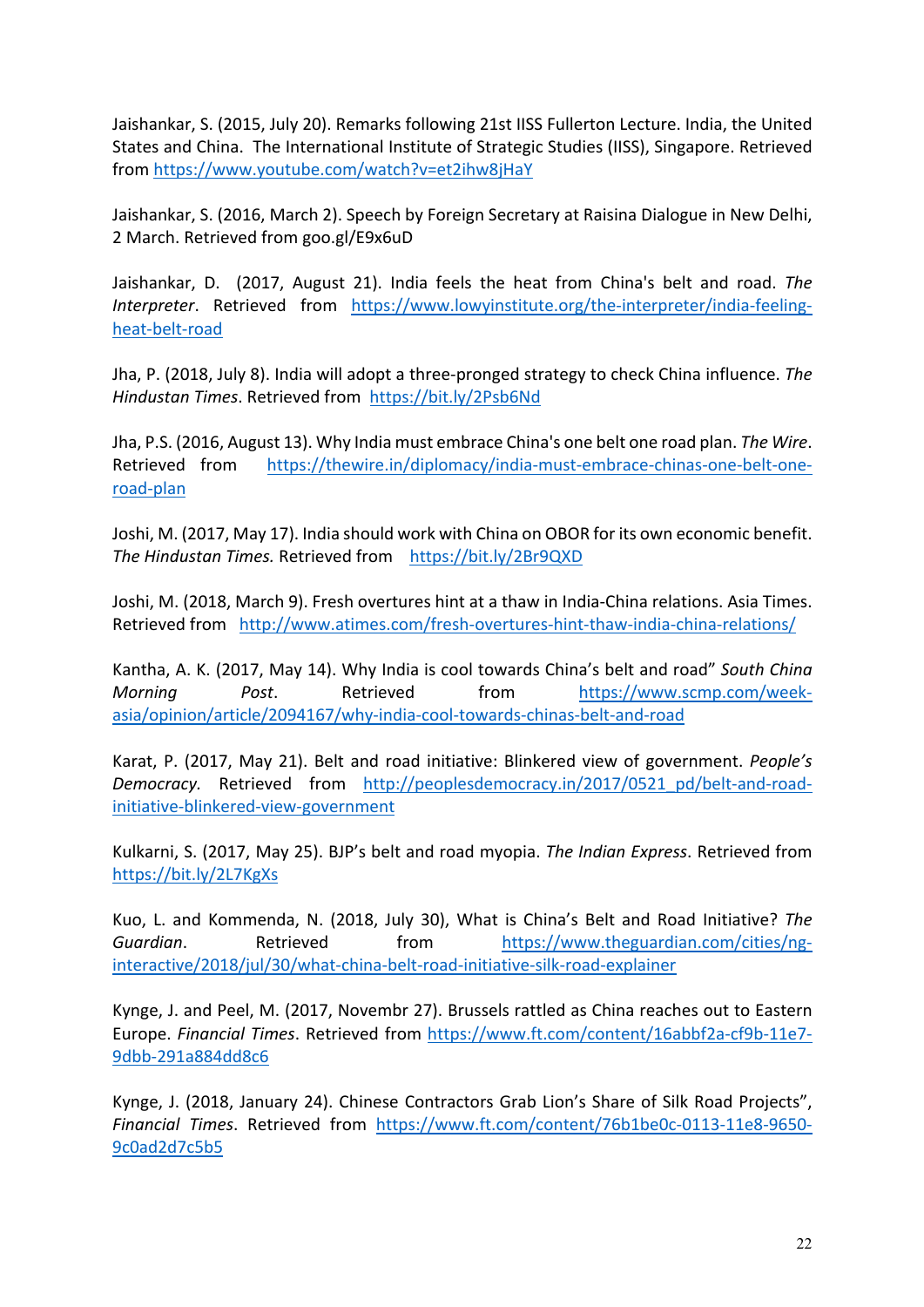Kratz, A. (2018, September 20). Tightening the Belt (and Road). Rhodium Group Policy Note, China Macro & Policy. Retrieved from https://rhg.com/research-topic/china/

Larçon, J.P. and Barré, G. (2017).*: China meets Europe in the Baltic sea. In* Jean-Paul Larçon (Ed). *The new silk roads: China meets Europe in the Baltic sea region.* Singapore: World Scientific Publishing Company.

Lisbonne de Vergeron, K. (2015, December 22), *The impact of China's economic situation on Europe*, European issues n°376. Foundation Robert Schuman. Retrieved from https://www.robert-schuman.eu/en/doc/questions-d-europe/qe-376-en.pdf

Lisbonne de Vergeron, K. (2015). *China-EU relations and the future of European soft power: A strategy for a European cultural diplomacy*. LSE Ideas. Strategic Update 15.4. Retrieved from http://www.lse.ac.uk/ideas/research/updates/european-soft-power

Madan, T. (2017, November 16). The rise, fall, and rebirth of the quad. Retrieved from https://warontherocks.com/2017/11/rise-fall-rebirth-quad/

Madhav, R. (2017, May 17). Turning down China. *The Indian Express*. Retrieved from https://indianexpress.com/article/opinion/columns/turning-down-china-one-belt-one-road-4659155/

Makocki, M. (2018), "China, the new Silk Road and the EU's eastern neighborhood ", in Nicu Popescu and Stanislav Secrieru (eds.), *Third Powers in Europe's East*, European Union Institute for Security Studies, Chaillot Papers, March 2018.

Malik, A. (2017, May 6). OBOR: For India it is a road to subjugation" *The Pioneer*, Retrieved from https://bit.ly/2nTS4CU

Men, J. (2014), "Is there a strategic partnership between the EU and China?", in Jing Men (eds.), EU-China relations and diplomacy, *European Foreign Affairs Review* No. 19.

Menon, S. (2017, April 24). The unprecedented promises – and threats – of the belt and road initiative. *The Wire*. Retrieved from https://thewire.in/external-affairs/the-unprecedentedpromises-and-threats-of-the-belt-and-road-initiative

Modi, N ( 2018, June 10). English translation of Prime Minister's intervention in extended plenary of 18th SCO summit. Ministry of External affairs. Retrieved from https://bit.ly/2PcVDQO

Mohan, C.R. (2017, May 9). Network is the key. *The Indian Express*. Retrieved from https://indianexpress.com/article/opinion/columns/network-is-the-key-4646728/

Mohan, C.R. (2018, April 10). India's China reset and BRI. *The Indian Express*. Retrieved from https://bit.ly/2BugvAA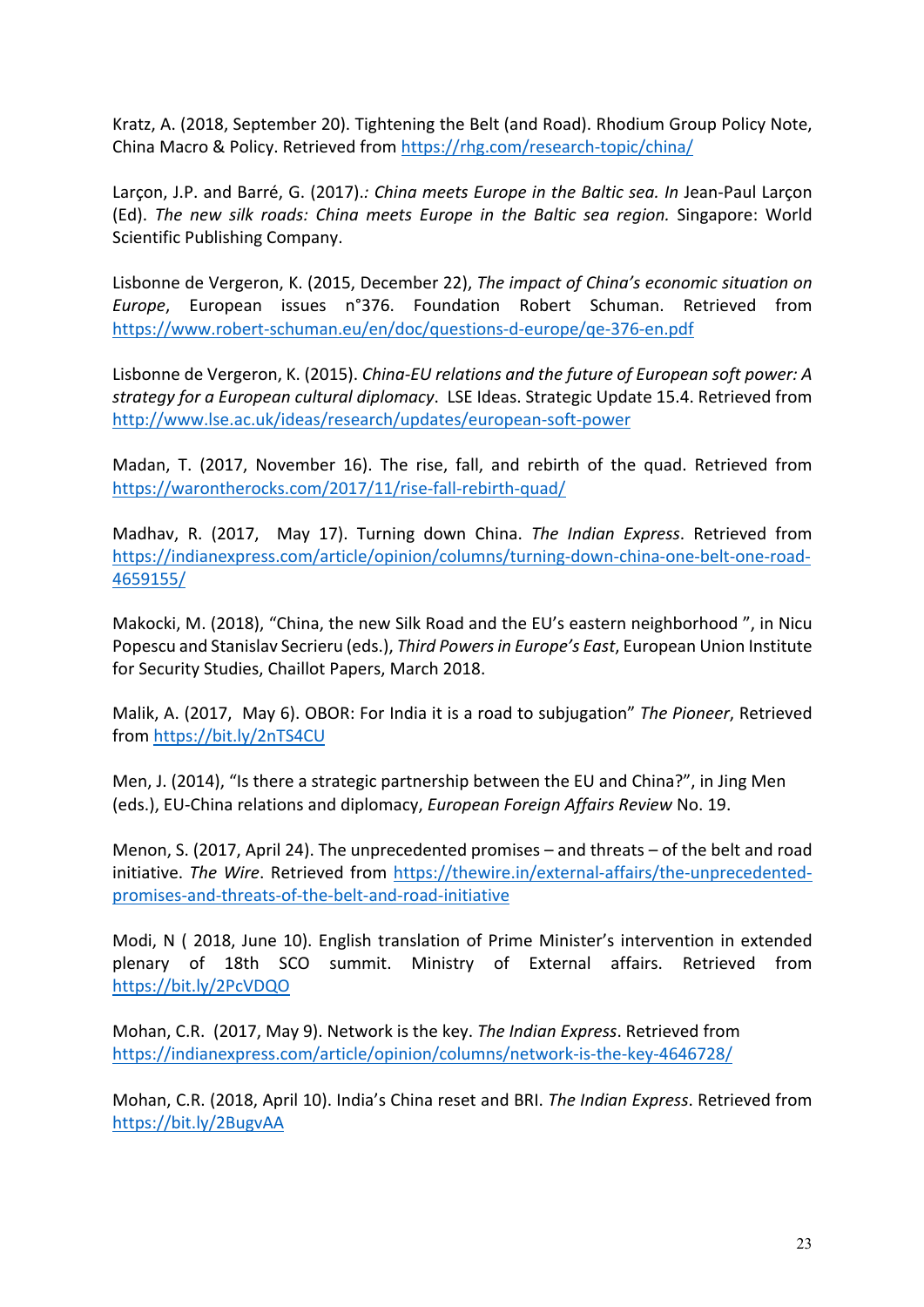Naidu, G.V.C & Sachdeva, G. (2017). India & southeast Asia: From looking to acting east policy. In David B H Denoon (Ed.), *China, the United States and the future of southeast Asia.* New York: New York University Press. 267-304.

National Development Reform Commission [NDRC] (2015, March 28). Vision and actions on jointly building silk road economic belt and 21st-century maritime silk road. People's Republic of China. Retrieved from

http://en.ndrc.gov.cn/newsrelease/201503/t20150330\_669367.html

Nayyar, D. (2017, June 9). One belt, one road has no basis in China's history. *Live Mint*. Retrieved from https://bit.ly/2vUDFuA

Pant, H. & Passi, R. (2017). India's response to China's belt and road initiative: A policy in motion. *Asia Policy*, No. 24, July. 88-95.

Pathak, S. (2017). Indian Dilemmas. In S. Kondapalli & Xiaowen H. (Eds.) *One belt one road: China's global road*. New Delhi: Pantagon Press. 349-371.

Raghvan, S. (2017, March 23). India must involve itself in the China-Pakistan one belt, one road initiative to stay in the game. *The Hindustan Times*. Retrieved from https://bit.ly/2Mp7Swc

Ranade, J. (2016, June 6). Can China realise its one belt, one road dream?" *The Hindustan Times*. Retrieved from https://bit.ly/2Pk9h4V

Sachdeva, G. (2016a). *India in a reconnecting Eurasia: Foreign economic & security interests.* Washington DC: Centre for Strategic & International Studies.

Sachdeva, G. (2016b, February 17). India should consider the right road for Asian economies. *The Hindustan Times*. Retrieved from https://bit.ly/2MlyPRk

Sahasrabuddhe, V. (2015, October 16). Speech by BJP national vice president, Dr Vinay Sahasrabuddhe at Asian political parties special conference on Silk Road, Beijing. Retrieved from https://bit.ly/1hJSiqf

Sajjanhar, A. (2017, November 28). China's belt and road initiative: Prospects and pitfalls. *IDSA Comment*. Retrieved from https://idsa.in/idsacomments/china-belt-androadinitiative\_asajjanhar\_281117

Saran, S. (2015, October 9). What China's one belt and one road strategy means for India, asia and the world. *The Wire*. Retrieved from https://bit.ly/2Qzm0kI

Sareen, S. (2018, April 27). Why CPEC could be the end of China-Pakistan relationship. Retrieved from https://www.orfonline.org/research/cpec-could-end-china-pakistanrelationship/